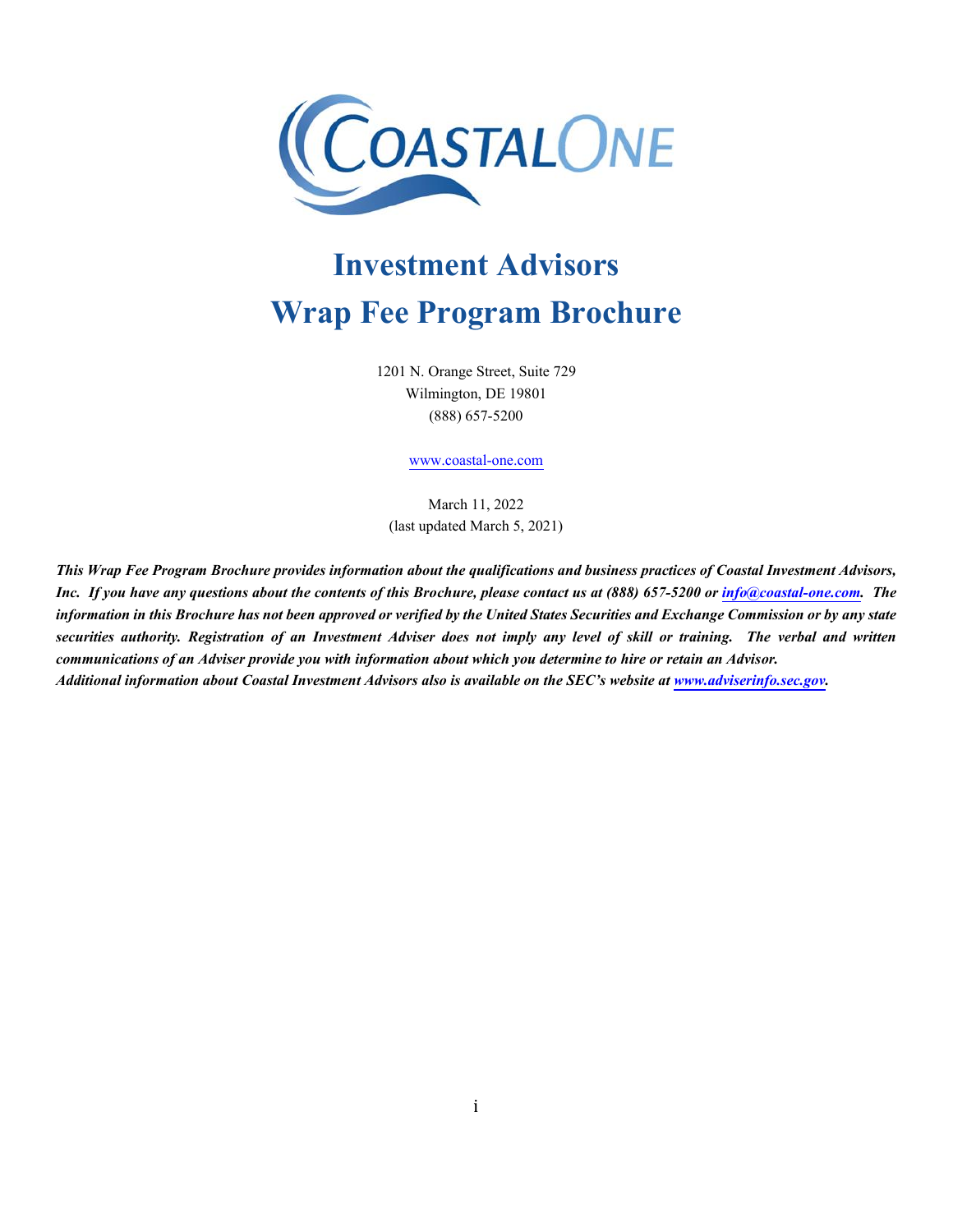#### *Item 2 – Material Changes*

<span id="page-1-0"></span>This Section addresses only specific material changes that have been made to the Brochure since the last annual amendment and is intended to provide clients with a summary of such changes.

Item 5 – Fees and Compensation: Alternative Investments. We have added new language to clarify the real costs to clients of purchasing alternative investments in advisory accounts versus brokerage accounts.

Item 5 – Fees and Compensation: Additional Compensation. We have added new language regarding the receipt by investment advisor representatives of cash loans, as well as the forgivable nature of such loans and the conflicts they create.

Item 11 – Code of Ethics: Conflicts of Interest. We have added new language to further explain and disclose certain conflicts of interest regarding third-party payments and trading revenue. We also added new language describing how holding cash or cash equivalents in an advisory account creates a conflict of interest.

Pursuant to SEC Rules, we will ensure that you receive a summary of any material changes to this and subsequent Brochures within 120 days of the close of our business's fiscal year. We may further provide other ongoing disclosure information about material changes as necessary.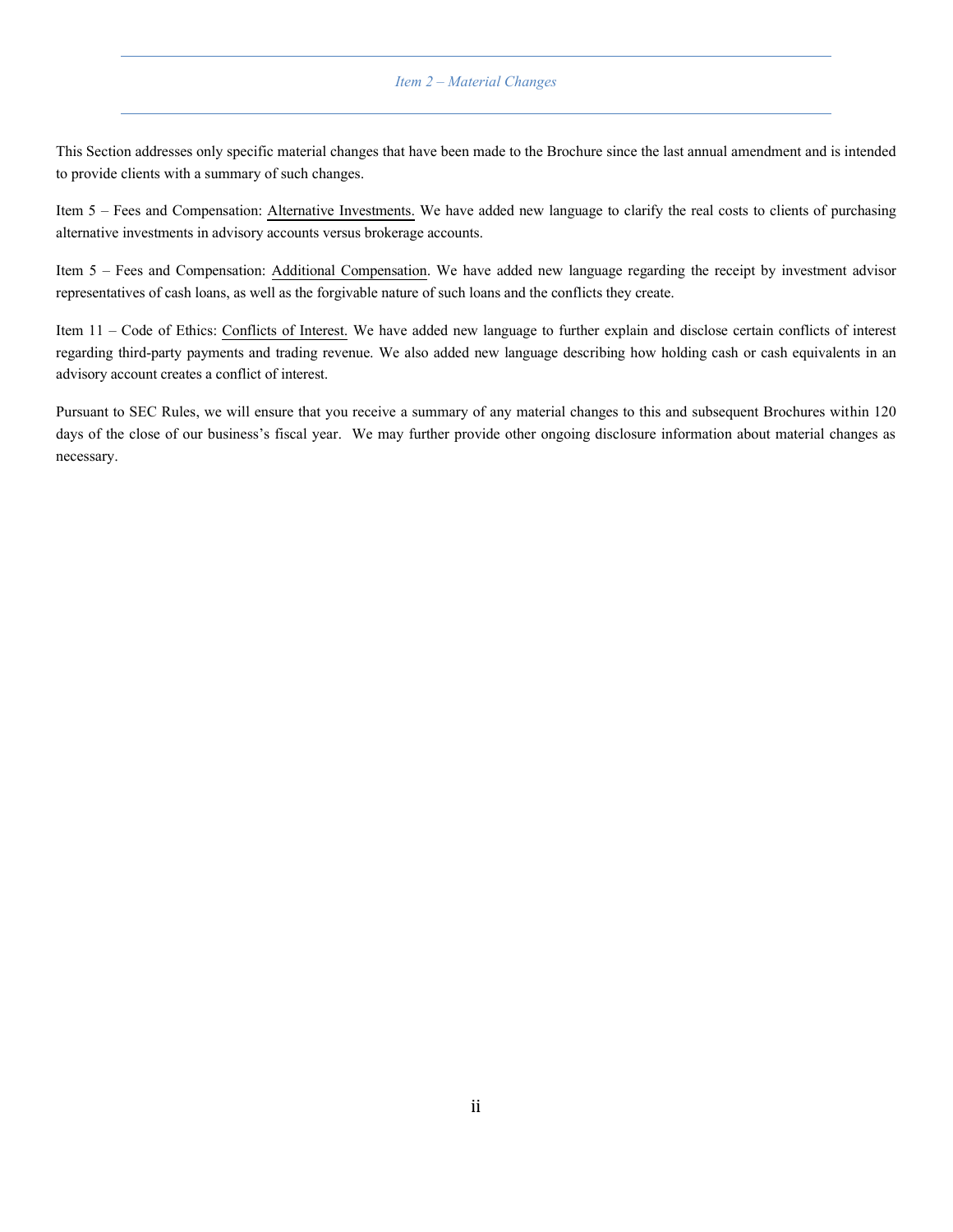# Item 3 – Table of Contents

<span id="page-2-1"></span><span id="page-2-0"></span>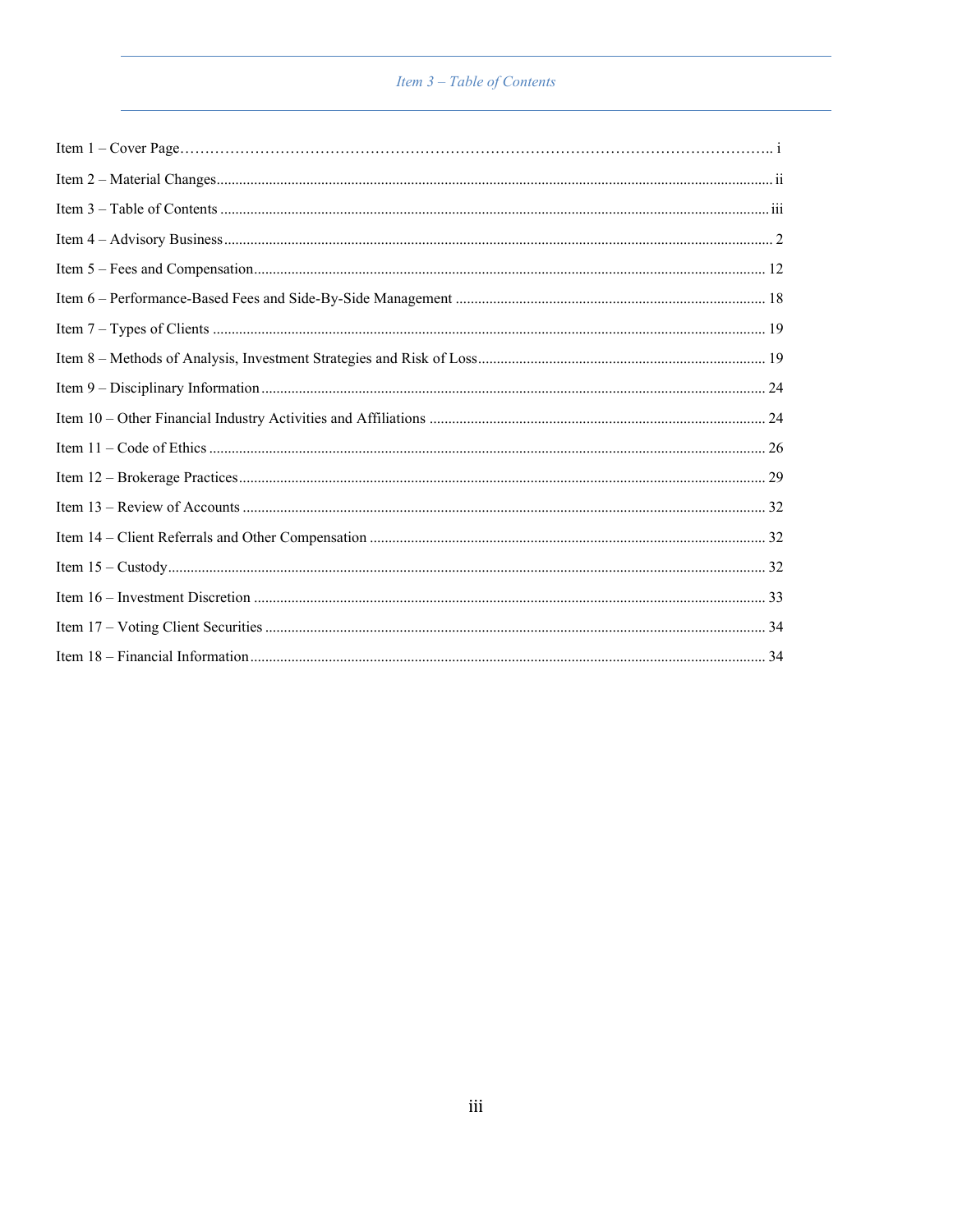#### *Item 4 – Advisory Business*

Coastal Investment Advisors, Inc. ("Coastal Investment Advisors" or "CIA") is an investment advisory firm that is registered with the U.S. Securities and Exchange Commission since June 6, 2007. CIA is wholly owned by Orange Street Holdings, Inc.

This Disclosure Document is being provided pursuant to Section 204 of the Investment Advisers Act of 1940 and deals solely with the Wrap Fee Programs offered and/or sponsored by CIA. Descriptions of the services and fees for other services we offer can be found in a separate disclosure document, a copy of which is available upon request.

CIA provides ongoing investment advice and management of client assets through its investment advisor representatives, to whom we refer as "Financial Advisors." Financial Advisors provide advice on the purchase and sale of various types of investments, such as mutual funds, exchange-traded funds ("ETFs"), variable annuity subaccounts, real estate investment trusts ("REITs"), equities, fixed income securities, advisory programs offered by us or third party investment advisory firms, and options. Our Financial Advisors may also offer advice related to CIA-approved direct participation programs, private placements, and other alternative investments, such as alternative energy programs, leasing programs, and real estate programs. Through our Financial Advisors, we provide a variety of investment management services, including portfolio management (implemented by Coastal Investment Advisors or an independent, third-party money manager), investment consulting, financial planning, and estate planning. Our Financial Advisors may provide advice in areas such as wealth management, investment consulting, portfolio management, asset allocation, cash management/treasury services, and/or financial and estate planning.

Clients who wish to participate in a Wrap Fee Program ("Program") generally enter into a Wrap Fee Program agreement (Agreement"). The Agreement will set forth which, if any, third party manager will be providing advisory services to you, and the fees for that service. Regardless of which program you select, you will retain the right to withdraw securities or cash, vote or delegate your right to vote proxies, be provided with a written confirmation of securities transactions and other documents required to be provided to security holders, and to proceed directly as a security holder against the issuer of any security in your account.

CIA's Financial Advisors may market under the *Coastal* brand or under a business name of their choosing. When marketing under a business name other than Coastal, a Financial Advisor will distinguish between business done by *Coastal* and other non-*Coastal* business lines in which an Advisor may engage. Our advisors who use their own brand name have been instructed to disclose on advertising and client correspondence that their advisory services are offered through us, and when applicable, their brokerage services are offered through our affiliated Broker Dealer.

CIA is also affiliated with Coastal Equities, Inc. ("CEI"), a broker-dealer registered with the Financial Industry Regulatory Authority ("FINRA"), and many CIA Financial Advisors are also registered with CEI as a broker-dealer registered representative. Therefore, in such case, Financial Advisors are ableto offer a client both investment advisory and brokerage services. When acting as a registered representative, these representatives will charge commissions on a per-transaction basis when implementing their advice for clients. Before engaging with a Financial Advisor, clients should take time to consider the differences between an advisory relationship and a brokerage relationship to determine which type of service best serves the client's investment needs and goals. Clients should speak to the Financial Advisor to understand the different types of services available through Coastal either through CIA or CEI when the Financial Advisor is registered with both entities, and to determine which assets will be managed on an advisory basis and which assets will be sold through a brokerage basis. Financial Advisors who are dually registered as general securities representatives of its affiliated broker-dealer, Coastal Equities, Inc. may recommend an investment as part of your advisory relationship and charge a fixed annual fee as described in this brochure and pursuant to your advisory agreement, or, if it is in your best interest, may make recommendations in their capacity as a brokerage representative that you purchase securities in a brokerage account for which you will pay a commission. Your Financial Advisor will disclose any commission he or she will earn on these sales, and will compare that cost to what he or she estimates it would cost you to hold the investment in your advisory account over time. Although cost is always a consideration when determining if a purchase is in your best interest, it is not the only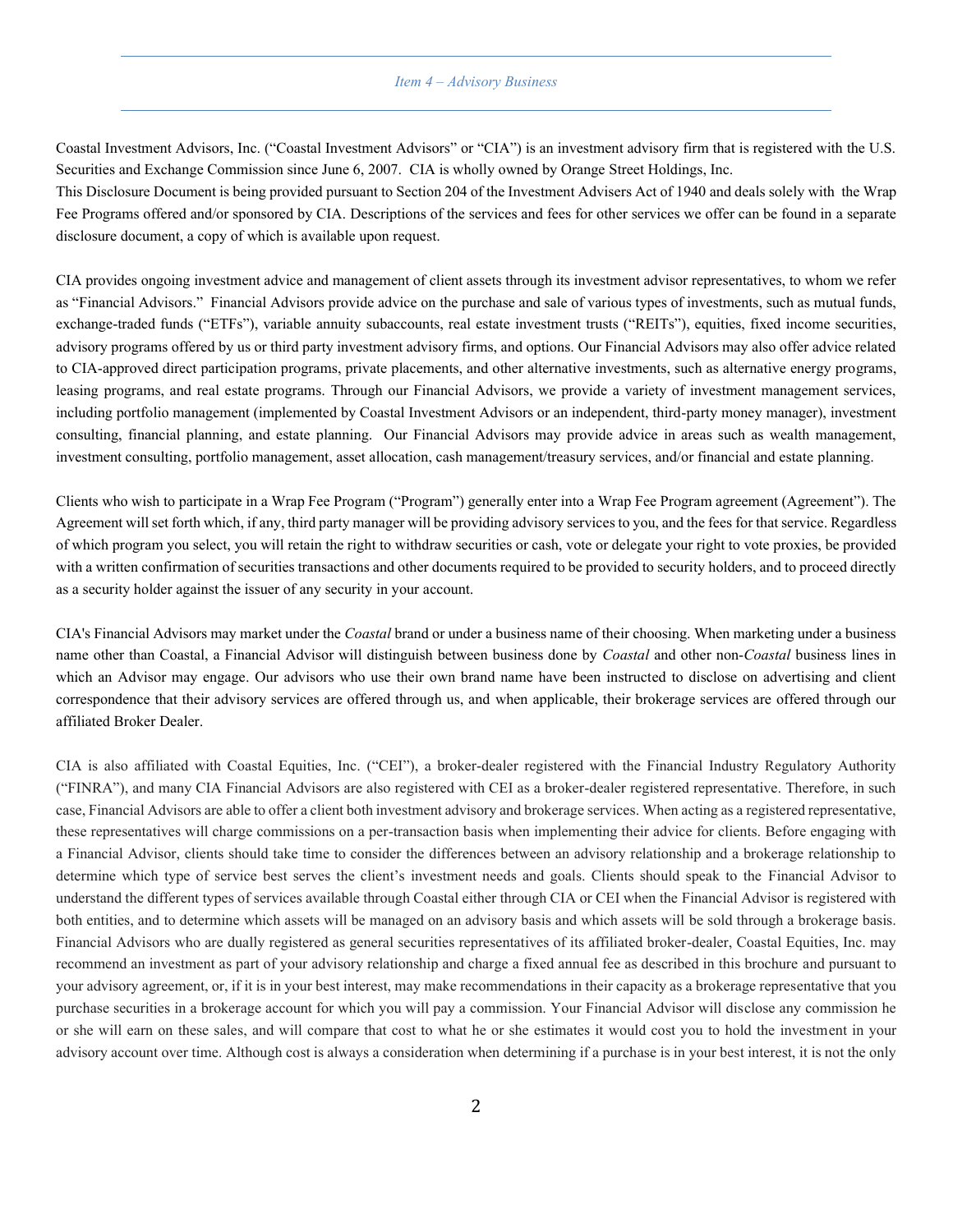factor. Your advisor will present his or her reasons to you verbally at the time of the recommendation or in writing on the firm's disclosure forms signed by you.

In this Brochure, when CIA describes a service or process, it is speaking solely to CIA's service or process when providing investment advice under an advisory agreement. This Brochure does not speak to the services and processes of its affiliated broker-dealer CEI. This Brochure does not describe services provided by your Financial Advisor when he or she is serving you as a general securities representative of CEI.

#### INVESTMENT ADVICE

Our Financial Advisors provide advice that is tailored to the individual needs of the client based on the financial information and the investment objective(s) communicated by the client. Clients may impose restrictions on investing in certain securities or groups of securities by notifying the Financial Advisor in writing (including in the Investment Advisory Agreement). Clients' proposed restrictions may or may not be accepted by Coastal.

#### PORTFOLIO MANAGEMENT SERVICES -- WRAP FEE PROGRAMS VERSUS TRADITIONAL MANAGEMENT PROGRAMS

Under a wrap fee program, advisory services and transaction services are provided for onefee. This is different from a traditional management program whereby services are provided for a fee, but transaction services are billed separately on a per-transaction basis. For these accounts, depending upon the platform or program, Coastal Investment Advisors, its Financial Advisors, the Custodian, or another third-party may:

- Assist clients in the identification of investment needs and objectives.
- Develop an investment policy and/or asset allocation strategy designed to meet the client's objectives.
- Recommend specific investment style and asset allocation strategies.
- Evaluate Money Managers and investment vehicles meeting style and allocation criteria.
- Negotiate fees to be paid to Money Managers.
- Assist in identification of appropriate Money Managers and investment vehicles suitable to the client's goals.
- Manage client assets directly, eliminating the necessity for a Money Manager.
- Assist in identification of a CIA Financial Advisor to manage client assets.
- Engage selected Money Managers and investment vehicles on behalf of the client.
- Perform ongoing monitoring and due diligence of an individual Money Manager's performance and management.
- Review the client's account for adherence to objectives, policy guidelines, and/or asset allocation on a periodic basis.
- Recommend reallocation among Money Managers or styles within the program.
- Hire or fire Money Managers utilized by clients.
- Provide reporting to the client regarding the performance of his/her/its account.

In general, as an advisory client, a wrap fee based on the value of assets in your investment account may be less if there is a lot of trading activity in your account and the wrap fee covers the costs for executing all or most of the trades. But if there is little or no trading activity in your advisory account or the trades being made would not otherwise have a transaction fee, a wrap fee arrangement may cost more than separately paying for the services. You should check your account statements to review the level of trading, and periodically talk to your adviser about the level of trading in your account, the fees involved, and what sort of account makes sense for you. Of course, there may be considerations other than cost, like access to certain managers, that make a wrap fee program right for you.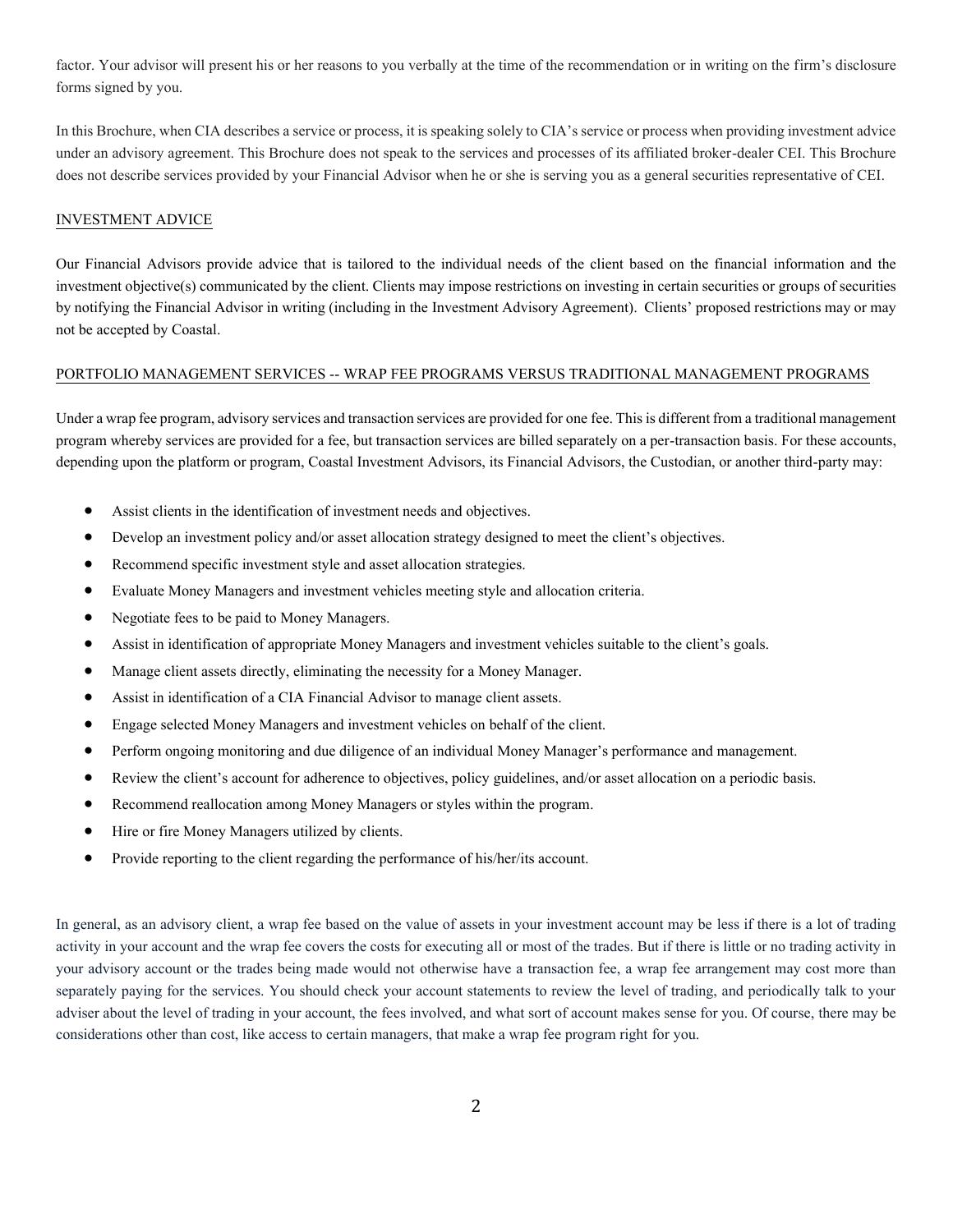#### **Questions to consider asking your investment adviser about a wrap fee program:**

- What services are included in the wrap fee program? Why does the wrap fee program make sense for me as opposed to another account type? Will my account be actively traded or will the account pursue a buy and hold strategy?
- Who else will be involved in making investment decisions or providing services to my account? Will I have any direct contact with them? Are they affiliated with you or independent?
- How often will you review whether the wrap fee program still makes sense for me? What factors will you assess?
- What fees and expenses are included in the wrap fee? For example, will the wrap fee include all my trade execution costs?
- Other than the wrap fee, what other fees and expenses will I pay? Will these include fees and expenses to other managers/service providers associated with the wrap fee program? What is the likely frequency with which I will incur those fees and expenses?
- How would I change or cancel my wrap fee program contract if I no longer wish to participate in the wrap fee program?

# ADVISORY SERVICES

CIA provides its clients with investment management and consulting services in connection with wrap fee programs sponsored by Wells Fargo Advisors (Wells Fargo).

### **Wells Fargo**

In November 2016, First Clearing, LLC merged and consolidated its operations into Wells Fargo Advisors, LLC. The resulting firm is now known as Wells Fargo Clearing Services, LLC (WFCS), Member SIPC, a registered broker-dealer and non-bank affiliate of Wells Fargo & Company. WFCS operates its brokerage and advisory business under the trade name "Wells Fargo Advisors." First Clearing is also a trade name used by WFCS when carrying customer accounts and acting as custodian for funds and securities deposited through introducing firms such as CEI or as a result of transactions it processes for customer accounts.

First Clearing is the trade name used by Wells Fargo for clearing and custodial services of our Affiliate Broker-Dealer (Coastal Equities, Inc. or CEI) and therefore the decision to use Wells Fargo sponsored programs is a main factor in also recommending First Clearing and vice-versa. This affiliation presents a conflict of interest in that CIA is incented to refer accounts to programs sponsored by CIA or Wells Fargo because the assets will be maintained with its affiliate or affiliate's clearing firm, which provides direct and indirect income to CEI. The Firm mitigates this conflict by disclosing this conflict of interest in this Brochure and by periodically monitoring account activity and best execution. In addition, the firm believes it enjoys lower costs and efficiencies in utilizing its affiliate BD in such fashion. Regardless, clients are encouraged to discuss programs at other qualified custodians with their Financial Advisor to determine the most suitable option in this regard.

Programs offered or sponsored by us that are also sponsored by Wells Fargo include:

- Private Investment Management
- Asset Advisor (Non-Discretionary)
- Allocation Advisors
- Masters
- Personalized Unified Managed Account
- Wells Fargo Compass
- Private Advisor Network
- CustomChoice
- FundSource and Pathways.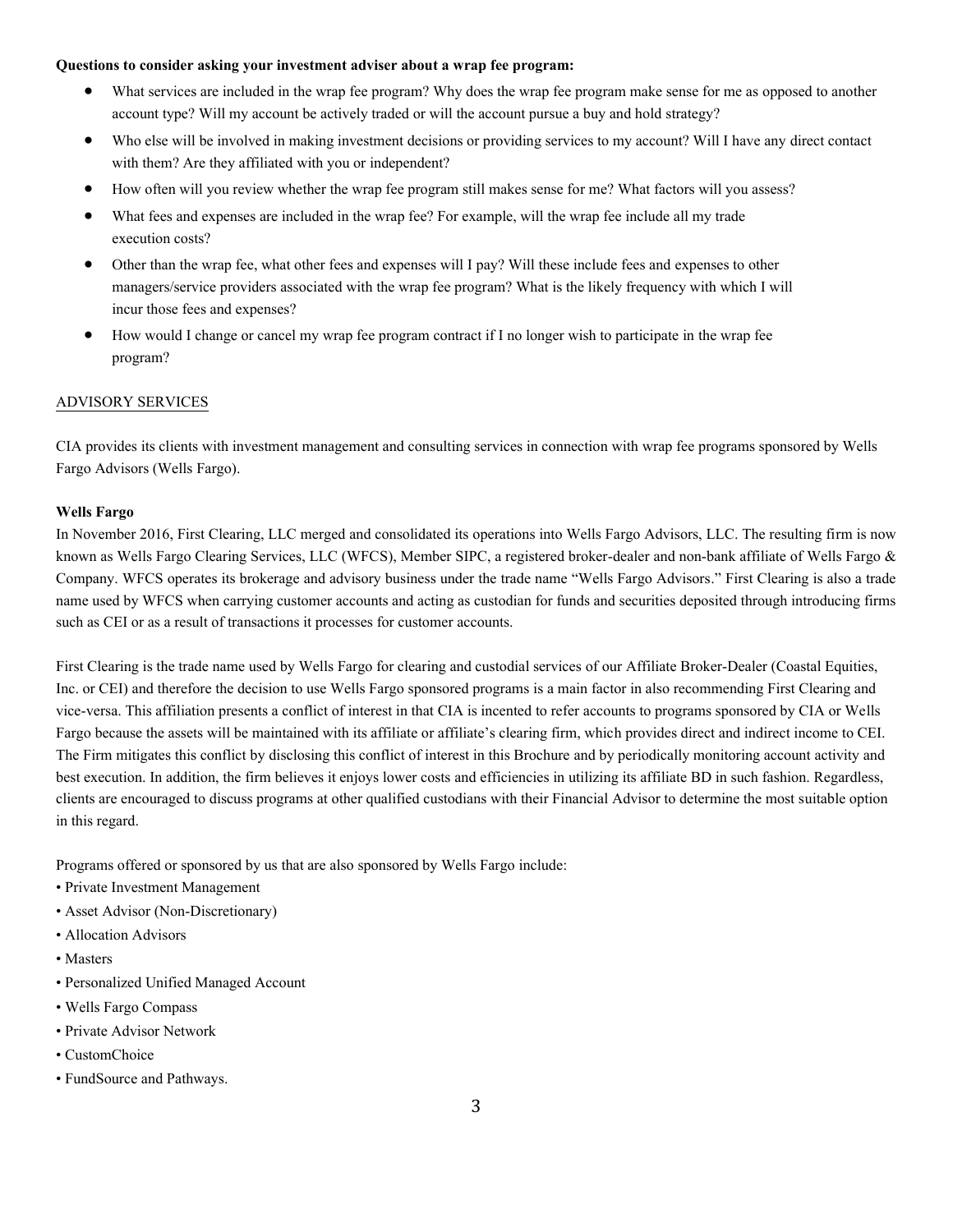While you may be solicited to establish an account through any of the programs described in this document, not all programs offered are suitable for you. Therefore, your Financial Advisor must analyze your financial situation to recommend a program or service that is suitable for you. Further, it should be noted while you receive individualized treatment from your Financial Advisor, if you have an account managed by us (i.e. the CIA Financial Advisor is responsible for selecting underlying portfolio holdings within client accounts) you will receive more personalized CIA treatment than if your account is managed by selected third-party money managers (i.e. the selected money manager is responsible for selecting underlying portfolio holdings within client accounts).

#### **CIA Financial Advisor Managed Programs Sponsored by Wells Fargo**

CIA participates in the Private Investment Management (PIM) and Asset Advisor programs sponsored by Wells Fargo. PIM and Asset Advisor are wrap-fee programs so they do not bill transaction costs separately from the overall management fee, provided that the number of transactions per calendar year does not exceed 120. The cost for additional transactions will be billed directly to your account; however, the Financial Advisor (at his or her sole discretion) may elect (but is not obligated) to pay these fees rather than pass them through to you. Both programs allow the CIA Financial Advisor to provide on-going supervision and management services. PIM is an Advisor Directed program whereas Asset Advisor is a Client Directed program. All client accounts through the PIM and Asset Advisor programs must be established through First Clearing.

Please note that some restrictions Wells Fargo places on PIM accounts for its own clients are not necessarily applicable to CIA clients, such as the ability to include certain types of securities (such as low-priced stocks or concentrated positions) in the account.

#### *PRIVATE INVESTMENT MANAGEMENT (PIM)*

For the PIM program, certain Financial Advisors specially trained by Wells Fargo (called Portfolio Managers) provide investment advisory and brokerage services to your account on a discretionary basis. As a minimum criterion for providing advisory services through the PIM program, Portfolio Managers must possess satisfactory past business experience, plus any required industry examinations and registrations. They must also complete an independent specialized portfolio management class, or demonstrate satisfactory portfolio management experience. Your Financial Advisor will recommend a program based on your investment objectives and individual needs. Portfolio Managers may develop specific investment strategies using various analytic methods. They also establish quality and concentration requirements to provide overall discipline.

Allowable securities include stocks, bonds, cash, eligible mutual funds, exchange-traded funds ("ETF"), closed-end funds ("CEF"), feebased unit investment trusts ("UIT"), certificates of deposit ("CD"), and covered options.

# *The ASSET ADVISOR Program*

Asset Advisor is a non-discretionary, Client directed investment Program in which you Financial Advisor may provide a broad range of investment recommendations based on your investment objectives, financial circumstances, and risk tolerance. You have the option of accepting these recommendations or selecting different investments for your account.

Most types of securities are eligible for purchase in an Asset Advisor account., including, but not limited to, common and preferred stocks, eligible mutual funds, ETFs, CEFs, fee-based UITs, corporate and government bonds, CDs, options, structured products, and certain wrapclass alternative investments such as hedge funds and managed futures funds. (See "Types of Investments and Risk" in Item 8.) Collectively, these are referred to as "Program Assets." This Disclosure Document is not a solicitation, recommendation, or invitation to invest in alternative investments and is intended solely to disclose the availability on some alternative investments within the Asset Advisor Program. Over time, your total expenses to own an alternative investment inside your investment advisory account may be greater than the total expenses to own a similar alternative investment outside your investment advisory account.

Domestic clients may request periodic rebalancing of the mutual funds in their account., We can rebalance your account either at predetermined intervals, (e.g., annually) or when you direct us to do so. The Rebalance Trading System reviews the actual allocation of mutual funds in your Asset Advisor account versus the target allocation established for your account. Generally, subject to certain minimum constraints, if any of the finds in your account vary by more than 40% (30% for retirement accounts) from your target allocation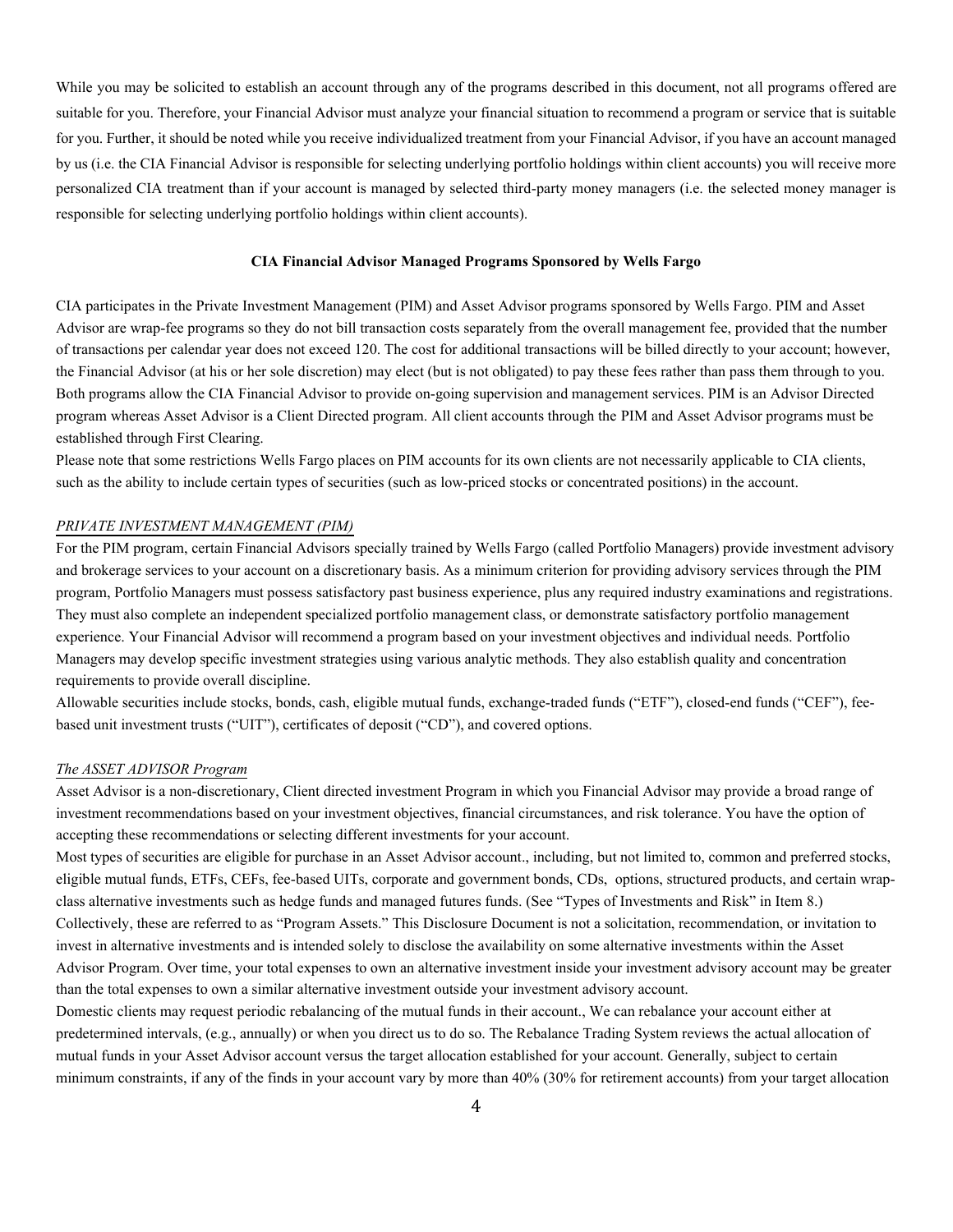on the predetermined interval you selected, we will rebalance the account by initiating sell and buy transactions. These tolerance percentages may be changed without notice. You are aware that any transactions initiated to rebalance these assets may cause you to incur tax consequences.

# **Third-Party Money Manager Programs – Separate Account Manager Programs Sponsored by Wells Fargo**

CIA participates in separate account manager programs sponsored by Wells Fargo. Through these programs, CIA Financial Advisors assist you in allocating your assets among one or more third-party money managers.

Currently, we participate in the following Wells Fargo sponsored wrap-fee programs:

- Allocation Advisors
- Masters
- Wells Fargo Compass, and
- Private Advisor Network

CIA also participates in the Private Advisor Network Investment Consulting Service (Network) platform, a program sponsored by Wells Fargo. Under the Masters and Network programs, CIA Financial Advisors assist you in determining and selecting third-party money managers who will be provided discretionary authority to select investment options to manage your assets. Under the Allocation Advisors and Compass programs, the Wells Fargo Advisory Services Group will be provided discretionary authority as it serves as the third-party money manager.

Through the Masters program, CIA Financial Advisors may be provided discretionary authority to select and remove underlying thirdparty money managers. Under this type of arrangement, your CIA Financial Advisor does not have to receive your authorization to add or remove a money manager. When you do not grant discretionary authorization to select and remove third-party money managers, you must provide us and the custodian, i.e. First Clearing, with written instructions to add or change a money manager.

The description provided in this section regarding the Wells Fargo sponsored programs we manage is intended to provide you with a brief summary of each program. Wells Fargo will provide you with a full description and disclosure document at the time you establish an account through any of the programs. In addition, you will receive a copy of all third-party money managers who manage your assets. Only third-party money managers that are registered as investment advisers or are exempt from investment adviser registration will be recommended.

# **Mutual Fund Wrap-Fee Programs Sponsored by Wells Fargo**

CIA participates in two mutual fund wrap-fee programs sponsored and administered by Wells Fargo:

- CustomChoice
- FundSource and Pathways.

CustomChoice is a non-discretionary client directed mutual fund wrap program. You must execute the *CustomChoice Client Agreement* to participate in this program. Accounts through this program are managed by us on a non-discretionary basis. There are approximately 5,000 no-load, load waived, and institutional share class mutual funds from which to choose. You must approve all implementation decisions made through this program.

FundSource is a discretionary mutual fund wrap program based on Wells Fargo research-driven Optimal Blends or Customized Blends. You must execute the *FundSource Program Agreement* to participate in this program. All assets are managed by Wells Fargo who is given discretionary authority to implement changes within your account based on your individualized situation and based on information provided by you to your Financial Advisor. Portfolios are comprised of mutual funds selected by Wells Fargo.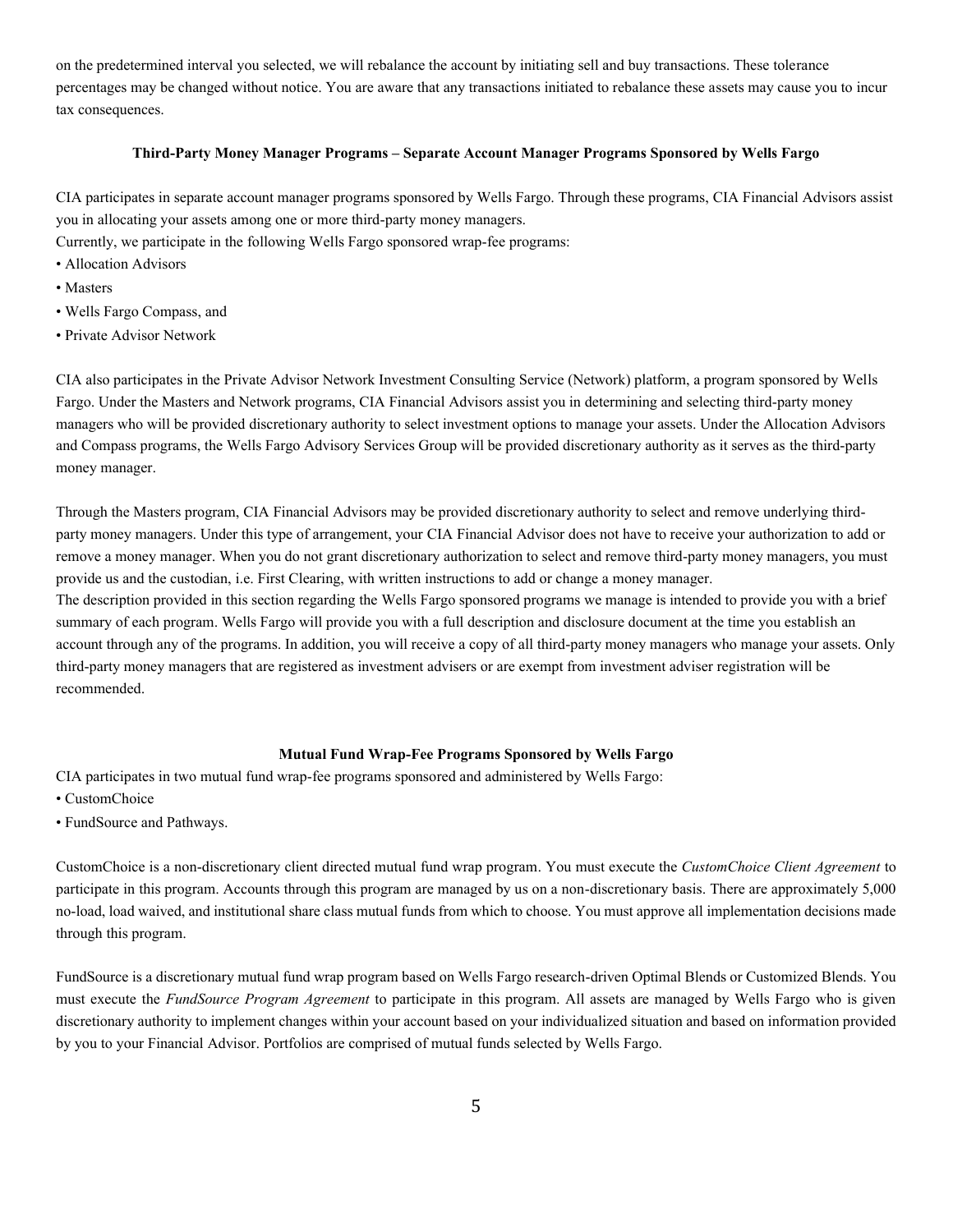Before May 2011, Pathways was a stand-alone advisory program offered by Wells Fargo. Pathways is now an asset allocation option within the FundSource Program that allows you to allocate assets among mutual fund portfolios (Pathways Funds) which are administered by Russell Investment Company (Russell). Russell will provide a selection of optimal blends of model investment portfolios or accept instructions from you with respect to a custom blend in various funds that are operated and administered by Russell, based on its evaluation of your financial goals, circumstances and risk tolerances. Russell is responsible for evaluating and retaining one or more investment management organizations to manage each Pathways Fund. The portfolios are designed for a specific investor. You must execute the *Pathways Program Agreement* to participate in this program.

We are not related to Russell, and Wells Fargo and Russell are not related entities. A portion of the fee charged for Pathways is paid to Russell for its investment advisory services.

We provide you with consulting services when selecting optimal blend mutual fund portfolios constructed by Wells Fargo for the FundSource program and by Russell for the Pathways program. You may also create your own customized mutual fund portfolio blend.

The description provided in this section regarding the Wells Fargo sponsored programs we manage is intended to provide you with a brief summary of each program. Wells Fargo will provide you with a full description and disclosure document at the time you establish an account through any of the programs. Pathway's clients will also receive all necessary disclosure documents relating to Russell.

#### **PROGRAM CHOICE DISCLOSURES**

**The specific advisory program selected by the client may cost the client more or less than purchasing program services separately. Factors that bear upon the cost of a particular advisory program in relation to the cost of the same services purchased separately include, but may not be limited to, the type and size of the account, the historical or expected size or number of trades for the account, the types of securities and strategies involved, and the number and range of supplementary advisory and client-related services provided to the account. Investment recommendations and advice offered by CIA and its advisors do not constitute legal, tax, or accounting advice. Clients should coordinate and discuss the impact of the financial advice they receive from a CIA advisor with their attorney and accountant. Clients should also inform their advisor promptly of any changes in their financial situation, investment goals, needs, or objectives. Failure to notify the advisor of any material changes could result in investment advice not meeting the changing needs of the client.** 

#### **PROGRAM CHOICE CONFLICTS OF INTEREST**

**Clients should be aware that the compensation to CIA, its affiliates, and your advisor will differ according to the specific advisory program chosen. This compensation to CIA, its affiliates, and your advisor may be more than the amounts we would otherwise receive if you participated in another program or paid for investment advice, brokerage, and/or other relevant services separately. As a result of the differences in fee schedules and other sources of compensation that exist among the various advisory programs and services offered by CIA and your advisor, we have a financial incentive to recommend a particular program or service over other programs or services available through CIA.**

# **REGULATORY ASSETS UNDER MANAGEMENT**

As of December 31, 2021, Coastal Investment Advisors had discretionary assets under management of approximately \$689,310,025. The firm has \$154,319,333 non-discretionary assets under management.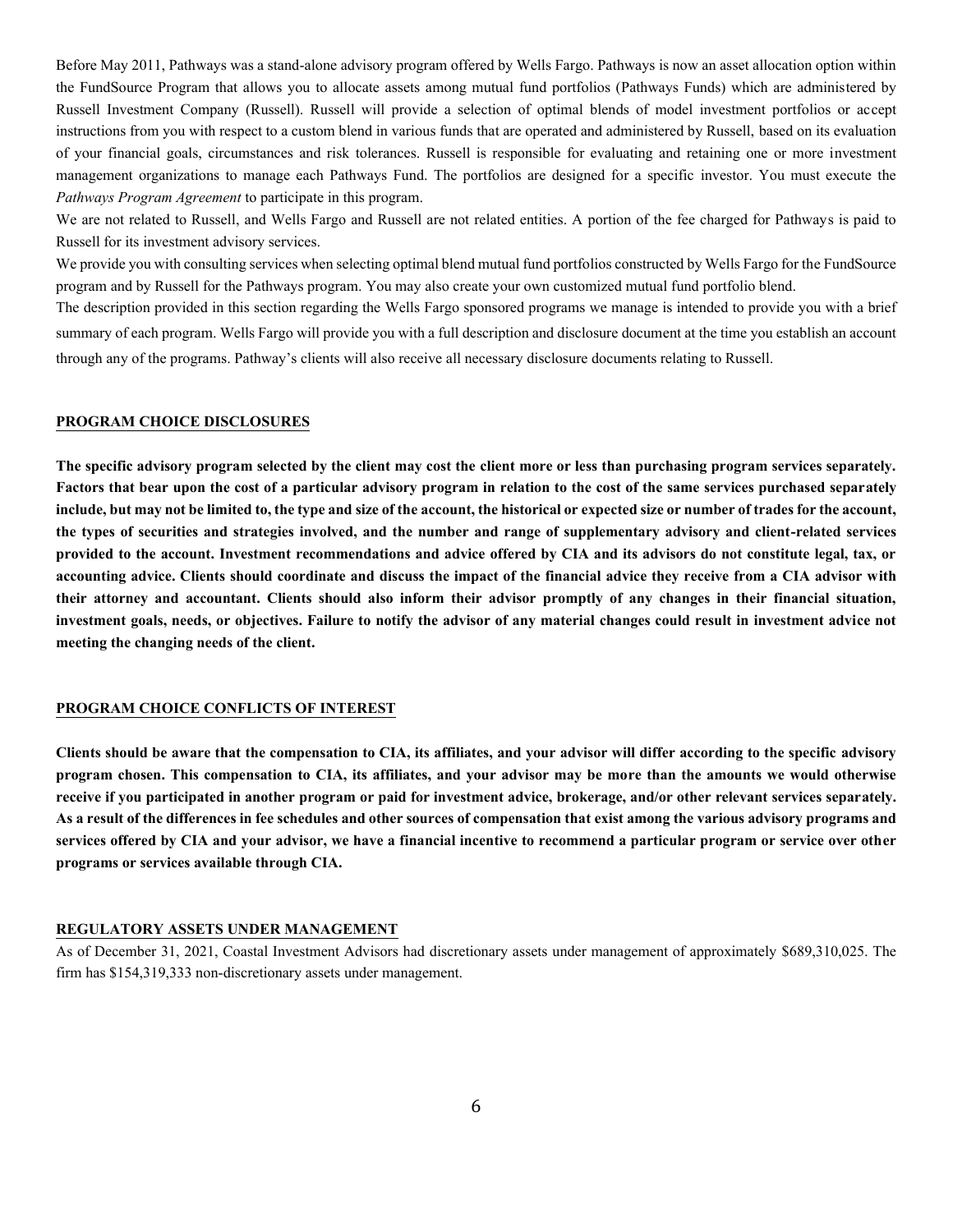#### *Item 5 – Fees and Compensation*

#### PORTFOLIO MANAGEMENT SERVICES -- WRAP PROGRAM FEES.

<span id="page-9-0"></span>Under these programs, an annual fee is negotiated between Coastal Investment Advisors and its clients, typically ranging from 0.20% to 2.5%. The total fee clients will pay typically includes Coastal Investment Advisors' fee and the platform or program fee charged by the Custodian or other third party administering the platform or program, and/or the Money Managers; for certain programs, the fees charged by the Custodian or administrator of the platform or program are separate from Coastal Investment Advisors' fee. Under many of these platforms and programs, there are no separate commissions or transaction costs charged to clients, unless the program's maximum trade limit has been exceeded, in which case a ticket charge will be charged for each transaction over the limit defined in the program. In addition, many of these platforms and programs do not charge separate administrative, custodial, or reporting fees. Such an "all-inclusive" or "bundled" fee structure is often otherwise referred to as a "wrap fee."

Certain platforms charge an "unbundled" fee, meaning fees for execution, custodial, reporting, and/or administrative services are not combined with the Money Manager fees and/or Coastal Investment Advisors' fees. Also, certain platforms will charge execution costs in the form of an asset-based fee. Depending upon the platform selected, there may not be an option for "householding" accounts for fee discounts.

In all cases, clients should carefully review each Disclosure Document maintained by Money Managers that have been selected to manage their assets, as well as the Disclosure Document for each wrap fee program that they participate in, for complete details on the charges and fees clients will incur. Such additional Disclosure Documents, as applicable, will be provided to clients by Coastal Investment Advisors' Financial Advisor.

The fees clients pay the Money Manager and Coastal Investment Advisors may be shown on clients' custodial statements as one gross fee or in some cases, may be listed as separate fees. Additionally, clients may request that fees be broken out. In this case, the client will make this request on the client advisory agreement and will see two to three separate charges depending on the custodial reporting requirements. Some platforms and programs may require an additional advisory agreement with clients in addition to the agreement clients execute with Coastal Investment Advisors. Similarly, certain platforms and programs may require clients to complete brokerage account documents necessary to open new brokerage accounts. Access to certain Money Managers, platforms, and programs may be limited to certain types of accounts and may be subject to account minimums, which will vary and may be negotiable depending upon the Money Managers, platforms, and programs selected. Certain platforms and programs administered by Coastal Investment Advisors and/or made available to clients by Coastal Investment Advisors' Financial Advisors may be available through other independent investment advisors, and in certain instances, directly via the Custodian or other third-party administering the platform or program. In addition, clients may be able to access certain Money Managers directly. As such, clients may be able to access such Money Managers, platforms, and programs at a lower cost through other channels. Further, it may be possible for a client to access Money Managers directly or through other platforms or programs for an "unbundled" fee that is lower than the "bundled" fee that is available through Coastal Investment Advisors' Financial Advisors.

#### **Private Investment Management (PIM) Program Fees**

Annual fees charged under these programs are billed quarterly in advance and are deducted directly from your accounts. The portion of these fees payable to your financial advisor are negotiable, and the negotiating factors include the complexity of your financial situation, securities positions held in the account, and the amount of assets under management. The maximum annual fee charged in PIM equity and fixed income accounts shall not exceed 3.00% annually. Minimum account size is \$50,000.00, and minimum Program Fee is \$250.00 per quarter. Fees charged on accounts are negotiable.

PIM's management fee includes up to 120 transactions per calendar year. The cost for additional transactions will be billed directly to your account; however, the investment advisor representative (at his sole discretion) may elect (but is not obligated) to pay these fees rather than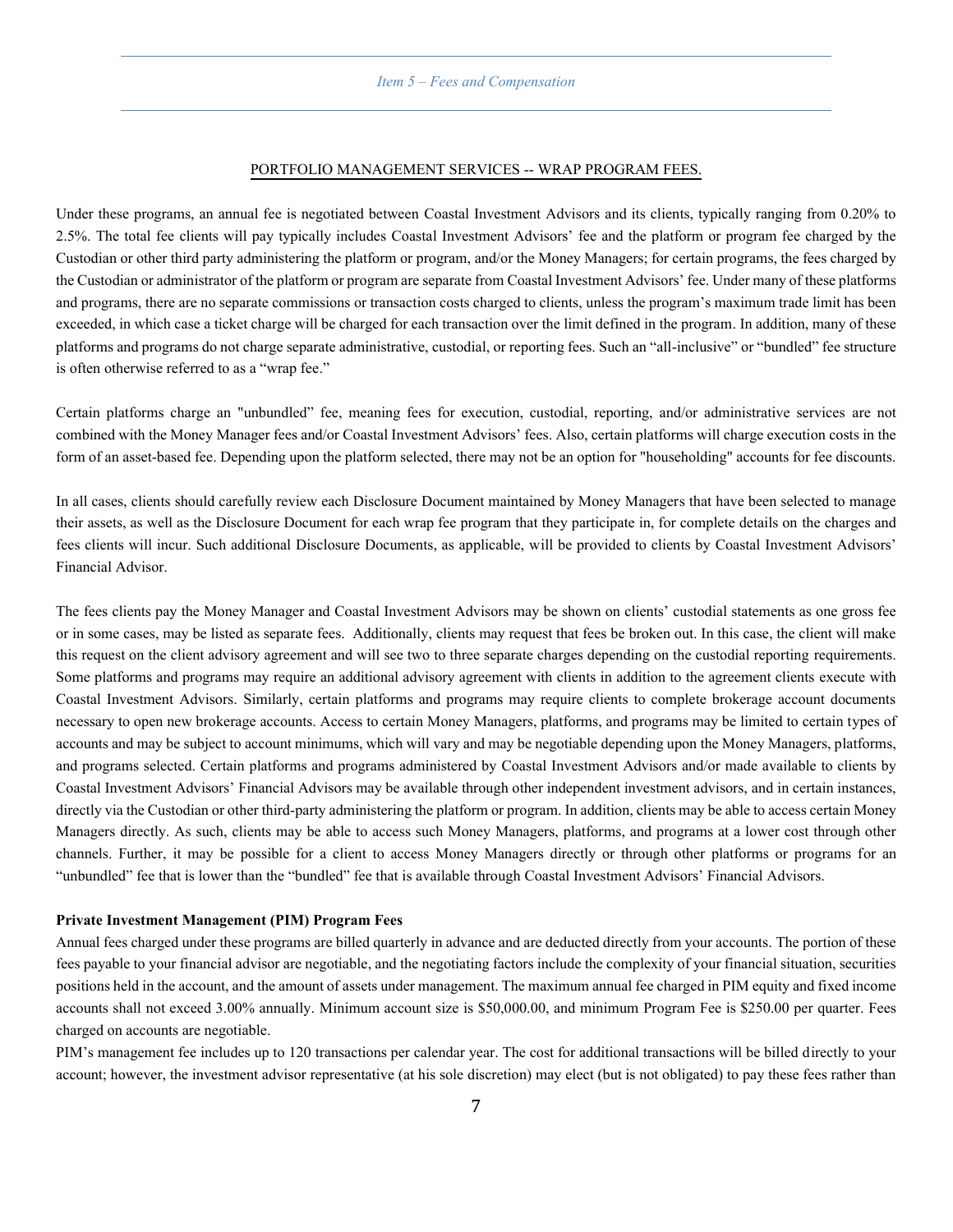pass them through to you for certain account types other than ERISA and IRA accounts. Costs for transactions greater than 120 per calendar year are priced and charged at CIA's cost.

#### **Asset Advisor Program Fees**

The maximum annual fee charged in Asset Advisor accounts shall not exceed 3.00% annually. Minimum account size is \$25,000.00 and minimum Program Fee is \$125 per quarter. The portion of these fees payable to your financial advisor is negotiable, and the negotiating factors include the complexity of your financial situation, securities positions held in the account, and the amount of assets under management.

Asset Advisor's management fee includes up to 120 transactions per calendar year. The cost for additional transactions will be billed directly to your account; however, the investment advisor representative (at his sole discretion) may elect (but is not obligated) to pay these fees rather than pass them through to you for certain account types.

#### **Personalized Unified Managed Account (Personalized UMA) Fees**

Annual fees charged under these programs are billed quarterly in advance and deducted directly from your account. The portion of these fees payable to your financial advisor is negotiable, and the negotiating factors include the complexity of your financial situation, securities positions held in the account, and the amount of assets under management.

The annualized fee charged under the **Allocation Advisors Program** is 2.25% There is a minimum quarterly client fee of \$125. If you select a Portfolio developed by an unaffiliated investment adviser, the investment adviser will be compensated from 0.05% - 0.20% annually. The portion of these fees payable to your financial advisor is negotiable, and the negotiating factors include the complexity of your financial situation, securities positions held in the account, and the amount of assets under management.

The annualized fee charged under the **Masters Program is** 2.5%. There is a minimum quarterly fee of \$375. This fee includes a portion directed to the money managers which typically ranges between 0.05% to 0.65% annually based on total aggregate client dollars with each adviser. The portion of these fees payable to your financial advisor is negotiable, and the negotiating factors include the complexity of your financial situation, securities positions held in the account, and the amount of assets under management.

The annualized fee charged under the **Wells Fargo Compass Advisory Program is** 2.25%. There is a minimum quarterly client fee of \$250. The portion of this fee payable to your financial advisor is negotiable, and the negotiating factors include the complexity of your financial situation, securities positions held in the account, and the amount of assets under management.

#### **Private Advisor Network (Network) Fees**

Wells Fargo offers a choice of two options to compensate for Private Advisor Network services. The two options are (1) payment of a fee for Private Advisor Network services and execution charges or (2) an execution schedule for services and execution charges. The annualized fee charged under the Private Advisor Network, is 2.05%. There is a minimum quarterly fee requirement of \$375.00. Fees charged by money managers selected under the Network program are billed and collected separately from the annual fee retained by us. The portion of these fees payable to your financial advisor is negotiable, and the negotiating factors include the complexity of your financial situation, securities positions held in the account, and the amount of assets under management. Under the Execution Schedule, you pay for Private Advisor Network services by paying commissions for each transaction in the account at the normal commission rate for such agency transactions and at the normal markup or markdown imposed on your accounts for principal transactions. You are also subject to any other fees associated with standard brokerage accounts, including postage and handling fees, transfer taxes, exchange fees, and any other fees required by law. In addition, if household assets are less than \$250,000, you will be subject to Wells Fargo'sannual account fee. Neither the Execution Schedule nor Program Fee includes the advisory fees of the third-party investment manager. You pay for the services of your investment adviser separately.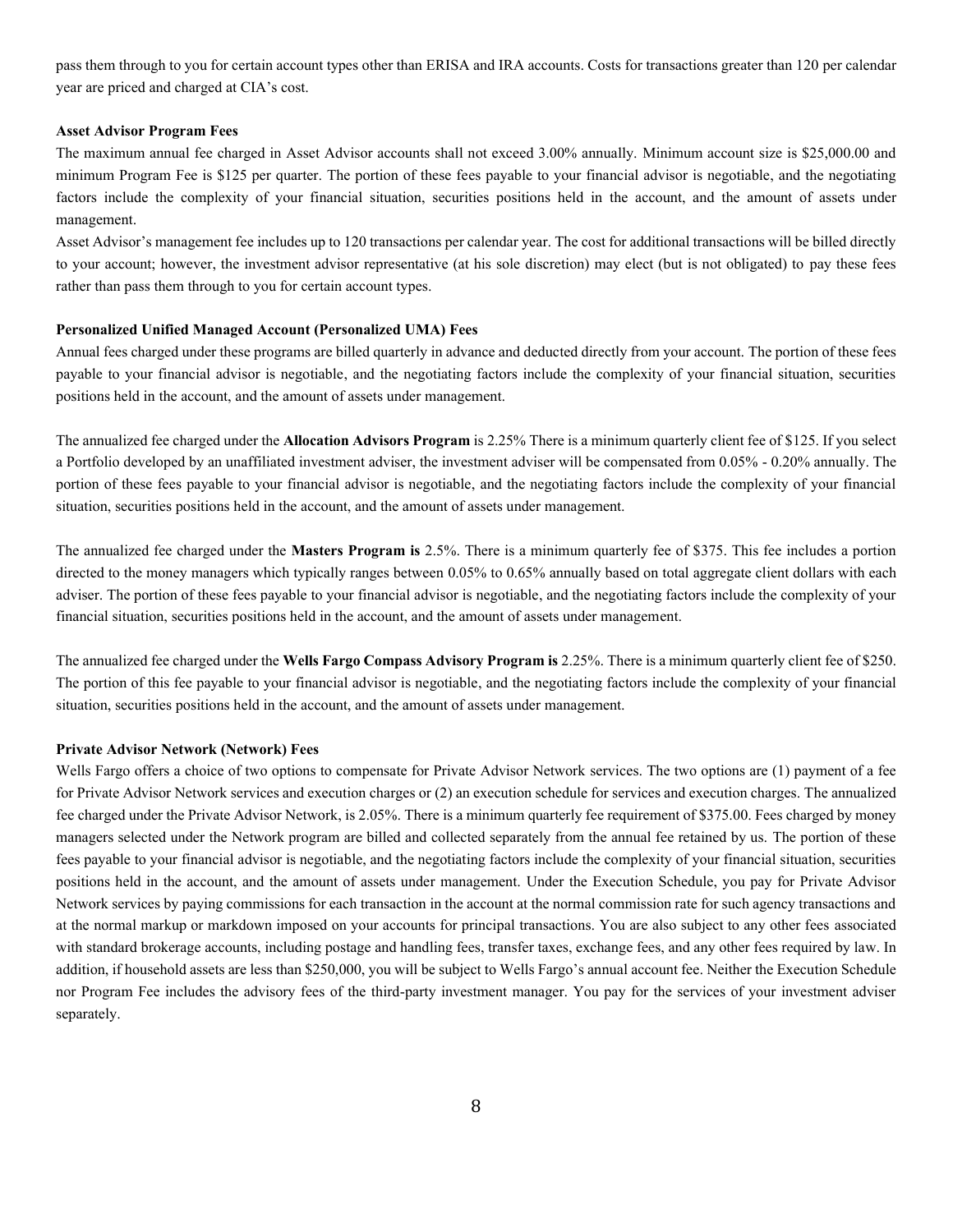#### **CustomChoice, FundSource and Pathways Program Fees**

Fees charged under these three programs are billed quarterly in advance and are deducted directly from your account. The portion of this fee payable to your financial advisor is negotiable, and the negotiating factors include the complexity of your financial situation, securities positions held in the account, and the amount of assets under management. There is a minimum Program Fee of \$75 per quarter, with the exception of the Foundations model series, which will be charged a minimum Program Fee of \$37.50 per quarter due to the lower initial investment minimum.

The standard fee schedule under each of the CustomChoice, FundSource and Pathways Programs is 2%.

#### GENERAL INFORMATION ON ADVISORY SERVICES AND FEES

**Fee Differentials.** As indicated above, CIA may price its services based upon assets under management or other subjective factors, and fees and costs, such as ticket charges, are typically set or negotiated by each Financial Advisor, subject to our maximum fee schedules set forth above. As a result, any CIA client could pay fees and costs that are higher or lower than the fees and costs charged to other CIA clients, based upon the market value of their assets, the complexity of the engagement, and the level and scope of the overall investment advisory and/or consulting services to be rendered. As a result of these factors, the services to be provided by CIA to any particular client could be available from other advisers at lower fees and costs. All clients and prospective clients should be guided accordingly.

In addition, the advisory programs available to our advisors vary in cost. Therefore, an advisor may be incented to recommend a program with a lower cost than others so that his or her net advisory fee will be greater, even if there is a more expensive program that is better suited for your investment profile. This presents a conflict of interest and you should ask your advisor questions about the various programs available to you in this brochure to ensure you are placed in a program suitable to your needs.

**Termination.** All advisory agreements may be terminated upon written notification by either party at any time, or in accordance with any written advisory agreement. Upon termination, clients will receive refunds of the prepaid and unearned advisory fees (prorated for the balance of the quarter, if needed).Any transactional or custodial charges levied by the custodian after the termination of Coastal Investment Advisors' advisory agreement will be the client's responsibility and not the responsibility of Coastal Investment Advisors. Coastal Investment Advisors has no obligation to refund these fees to its clients.

**Calculation of Fees.** Wells Fargo Advisors Wrap Program fees are billed in advance based upon the current market value of clients' account(s) at the close of the prior quarter. The initial fee is calculated as of the date that the account is accepted into the Program and covers the remainder of the calendar quarter. Each client's billing specifics and election (where applicable) are listed in its client advisory agreement.

#### **Additional Costs.**

Mutual Funds: All fees paid to Coastal Investment Advisors for investment advisory services are separate and distinct from the fees and expenses charged by mutual funds to their shareholders. These fees and expenses are described in each fund's prospectus. These fees will generally include a management fee, other fund expenses, and a possible distribution fee. Clients should review such additional fees and the fees Coastal Investment Advisors charges to understand the total amount of fees paid, as investments in mutual funds may be made by clients, independent of and without the services provided by Coastal Investment Advisors. Although Coastal Investment Advisors' Financial Advisors generally recommend and purchase only no-load or load-waived mutual funds for client advisory accounts, some funds may impose an initial or deferred sales charge. Clients may also own some of these funds when they transfer their account(s) to Coastal Investment Advisors.

Mutual fund families may offer different share classes. CIA and its Financial Advisors will select the share class that is in the best interest of the client. Depending upon share class, Coastal Investment Advisors may participate indirectly in the sales charges imposed by mutual funds through its affiliated broker/dealer, Coastal Equities, Inc. CEI will receive 12b-1 fees in connection with certain mutual fund share classes purchased for clients' accounts, including certain money market funds. These fees will not offset advisory fees paid by clients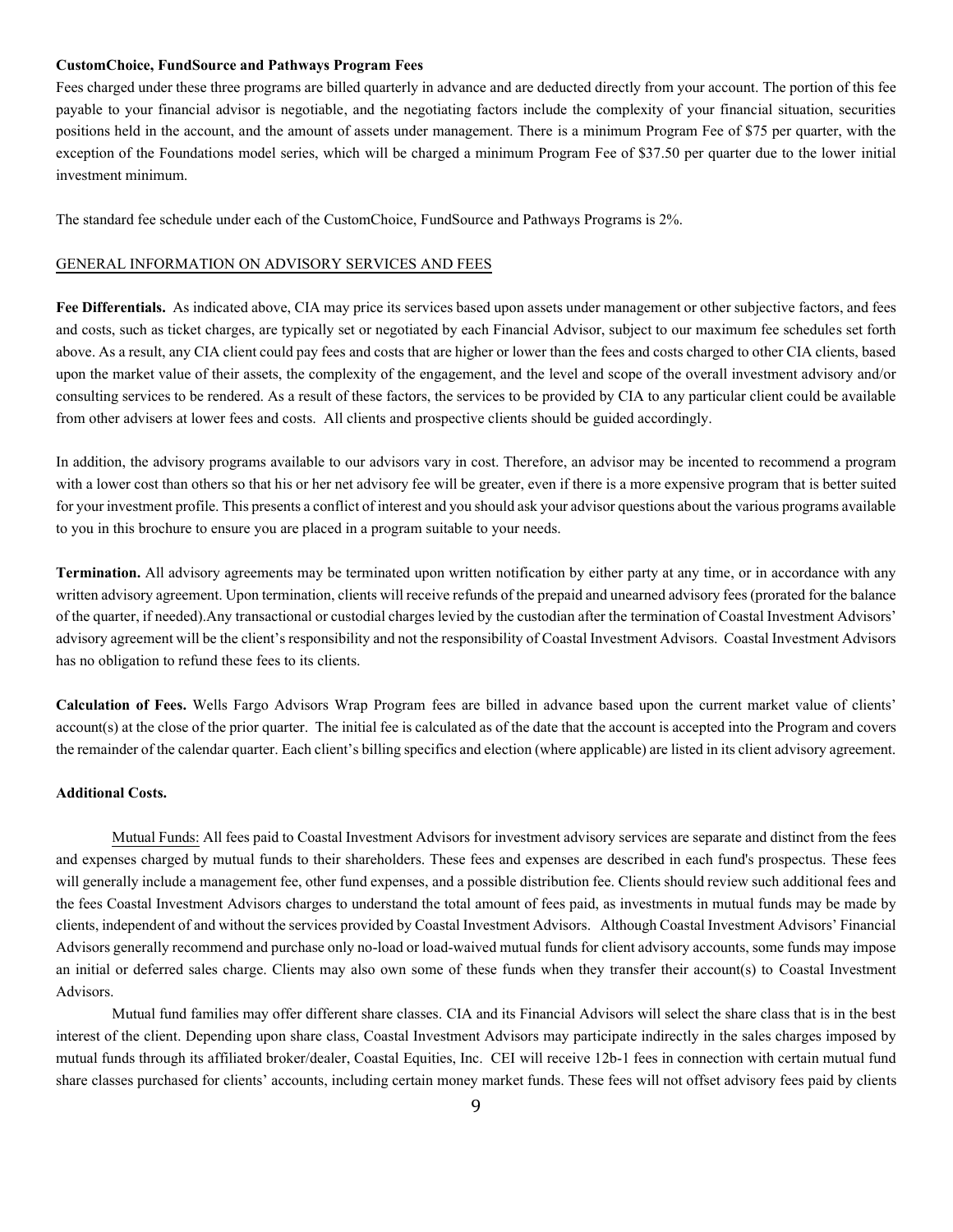to Coastal Investment Advisors. If a less expensive share class is available from the fund family, CIA and its Financial Advisors will purchase that share class. If no such share class is available from the fund family, or if the investor account is not eligible for a less expensive share class, then CIA and its Financial Advisor will purchase the available share class and the firm's affiliate will receive the 12b-1 fees. Neither CIA nor CEI approve products or share classes on the basis of whether 12b-1 fees or like compensation is paid to the firm or its Advisors. Neither CEI nor CIA incent Financial Advisors to purchase products or share classes on the basis of 12b-1 fee availability in any fashion, including sales contests, production bonuses, or differential compensation based upon product class.

Some of the Wells Fargo Advisory products will credit 12b-1 fees received to the client account.

Alternative Investments: Virtually all investments purchased by prospectus or private placement memorandum have internal fees that are borne by the client in addition to any trading, execution, or Coastal Investment Advisors advisory fees. When such products are purchased through CIA's affiliate broker-dealer, it (the broker-dealer) will receive direct or indirect compensation on such products sold through it including sales concessions, marketing fees, expense reimbursement for educational compliance and due diligence, and/or sales conference sponsorships. CIA receives indirect benefit from the same education compliance and due diligence reimbursements paid for its financial advisors' attendance, as well as for conference sponsorships. Coastal Investment Advisors is not compensated based on a share of capital gains upon or capital appreciation of the assets or any portion of the assets of any client. Receipt of such compensation by CIA's affiliate creates a conflict of interest to recommend products offered by its affiliate Since Coastal Investment Advisors leverages the product due diligence of its affiliate, Coastal Equities, Inc. (CEI,) CIA only approves alternative investments approved by CEI. CEI requires prospective alternative investment sponsors to pay a due diligence fee and sign a selling agreement with CEI, which generates additional compensation for CEI. Further, CEI/CIA solicits product sponsors to pay for the firm's annual compliance conference in exchange for such sponsors gaining preferential access to CIA's financial advisors. The firm mitigates this risk by waiving sales concessions on such products when possible, whereas purchasing the same investment from a third-party broker dealer would cost the client a commission or fee. For example, CEI does not waive sales concessions. The firm further mitigates this conflict by requiring pre-approval of each recommendation on a transaction-by-transaction basis by a supervisor of the firm prior to purchase to ensure suitability for the specific client.

Coastal Investment Advisors offers no economic incentives to the investment adviser to recommend or purchase certain products over others in your advisory account, however, many of CIA's Financial Advisors are dually registered as general securities representatives of its affiliated broker-dealer, Coastal Equities, Inc. (CEI). As such, those representatives ("Financial Advisors") may recommend an investment as part of your advisory relationship and charge a fixed annual fee as described in this brochure and pursuant to your advisory agreement, or, if it is in your best interest, may make recommendations in their capacity as a brokerage representative that you purchase securities in a brokerage account, for which you will pay a commission. Your Financial Advisor will disclose any commission he or she will earn on these sales, and will compare that cost to what he or she estimates it would cost you to hold the investment in your advisory account over time. Although cost is always a consideration when determining if a purchase is in your best interest, it is not the only factor. Your advisor will present his or her reasons to you verbally or in writing at the time of the recommendation.

Other Account Fees: The fee does not include certain dealer markups or markdowns, odd lot differentials, transfer taxes, ADR custodial pass through fees, foreign financial transaction taxes when applicable, and any other fees required by law. In a low interest rate environment, the yield that you earn on cash and cash alternatives, including cash sweep funds, CDs, and money market funds may not offset advisory fees. In some cases, the effective yield of the investment may in fact be negative. Non-brokerage-related fees, such as IRA fees, are not included in the wrap fee and will be charged to your account separately.

**Additional compensation.** Some of CIA's Financial Advisors may also receive compensation for the sale of securities or other investment products or insurance, including variable annuities or variable life products. Please *see*Item 10, below, for further information. This practice presents a conflict of interest and can give the Firm and its Financial Advisors an incentive to recommend investment products based on the compensation received, rather than on the client's needs. No client is under any obligation to purchase any securities or insurance commission products from CIA and/or its representatives. Clients are reminded that they may purchase securities and insurance products recommended by CIA through other, non-affiliated broker-dealers and/or insurance agencies.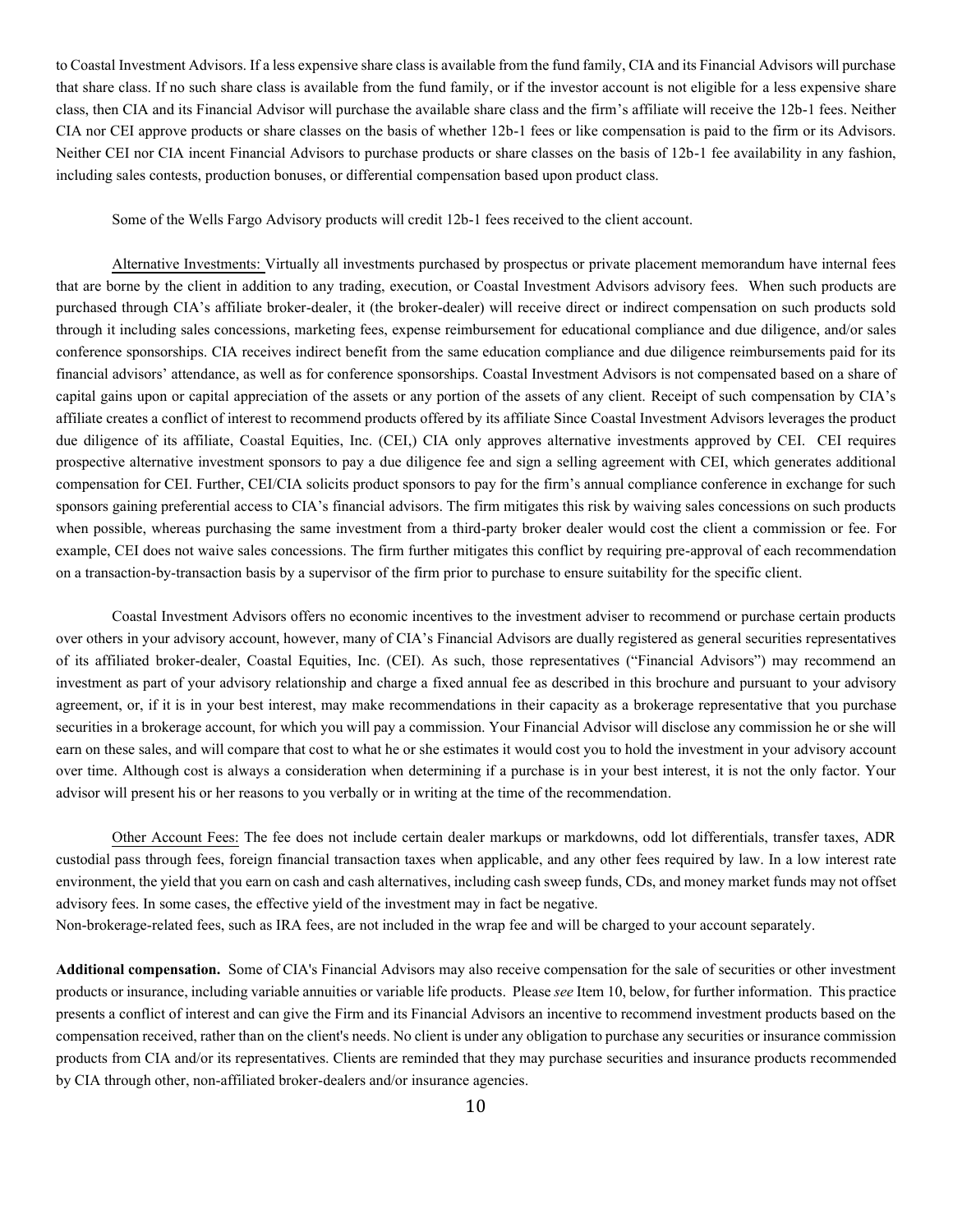Some of CIA's Financial Advisors have received, and some future Financial Advisors may receive transition assistance in the nature of forgivable loans from CIA or an affiliated entity of CIA. The specific terms of each loan may differ, but they are generally structured as forgivable loans meaning that based upon production or performance, the debt will be forgiven without payment over time.

Production-based loans condition forgiveness based upon pre-determined revenue targets of the Financial Advisor. This presents a conflict of interest in that the Financial Advisor has an incentive to recommend that clients invest using those products and services that provide the greatest amount of revenue to CIA or its affiliates, rather than lower-cost products that pay less revenue to those entities.

Time-based loans are forgiven based on the amount of time the Financial Advisor continues to remain registered with CIA or its affiliates. For example, a 4-year time-based loan would typically forgive 25% of the loan on each anniversary of the loan agreement until the entire loan is forgiven. The Financial Advisor is incented to keep production at a high enough level that his or her registration with CIA or its affiliates will be continued through the course of the loan.

<span id="page-13-0"></span>Your Financial Advisor's ADV IIB brochure supplement provided to you will disclose whether your Financial Advisor has such an arrangement with CIA or its affiliates.

*Item 6 – Performance-Based Fees and Side-By-Side Management*

<span id="page-13-1"></span>The firm does not accept performance-based fees.

*Item 7 – Types of Clients*

Clients of Coastal Investment Advisors' Financial Advisors include individuals, individual retirement accounts ("IRAs"), pension and profitsharing plans, including plans subject to Employee Retirement Income Security Act of 1974 ("ERISA"), participants in such plans, charitable organizations, corporations, businesses, institutions, trusts, and estates.

Conditions for Managed Accounts

Wrap accounts sponsored by Wells Fargo require a minimum account size of \$25,000 (\$10,000 for the FundSource Foundations model series and certain Allocation Advisors programs) The minimum account size for Wells Fargo separate account manager programs is \$50,000. Client directed and advisor directed accounts also require a minimum account size of \$50,000. Depending on the specific program selected by you, a higher minimum will be required. Account minimums may be waived at the discretion of CIA and/or Wells Fargo. If you contract for a Wells Fargo sponsored program, you are required to enter into a Wells Fargo client agreement and will receive a copy of the Wells Fargo sponsored program disclosure brochure.

*Item 8 – Methods of Analysis, Investment Strategies and Risk of Loss*

# <span id="page-13-2"></span>**Investing in securities involves risk of loss that clients should be prepared to bear.**

The Firm's Financial Advisors strive to learn the client's goals, risk tolerance and time horizon through a verbal interview process. Upon identification of appropriate strategies that are suited to fit the client's needs, Coastal Investment Advisors or the Financial Advisor will recommend investment management strategies to help a client achieve his or her financial goals.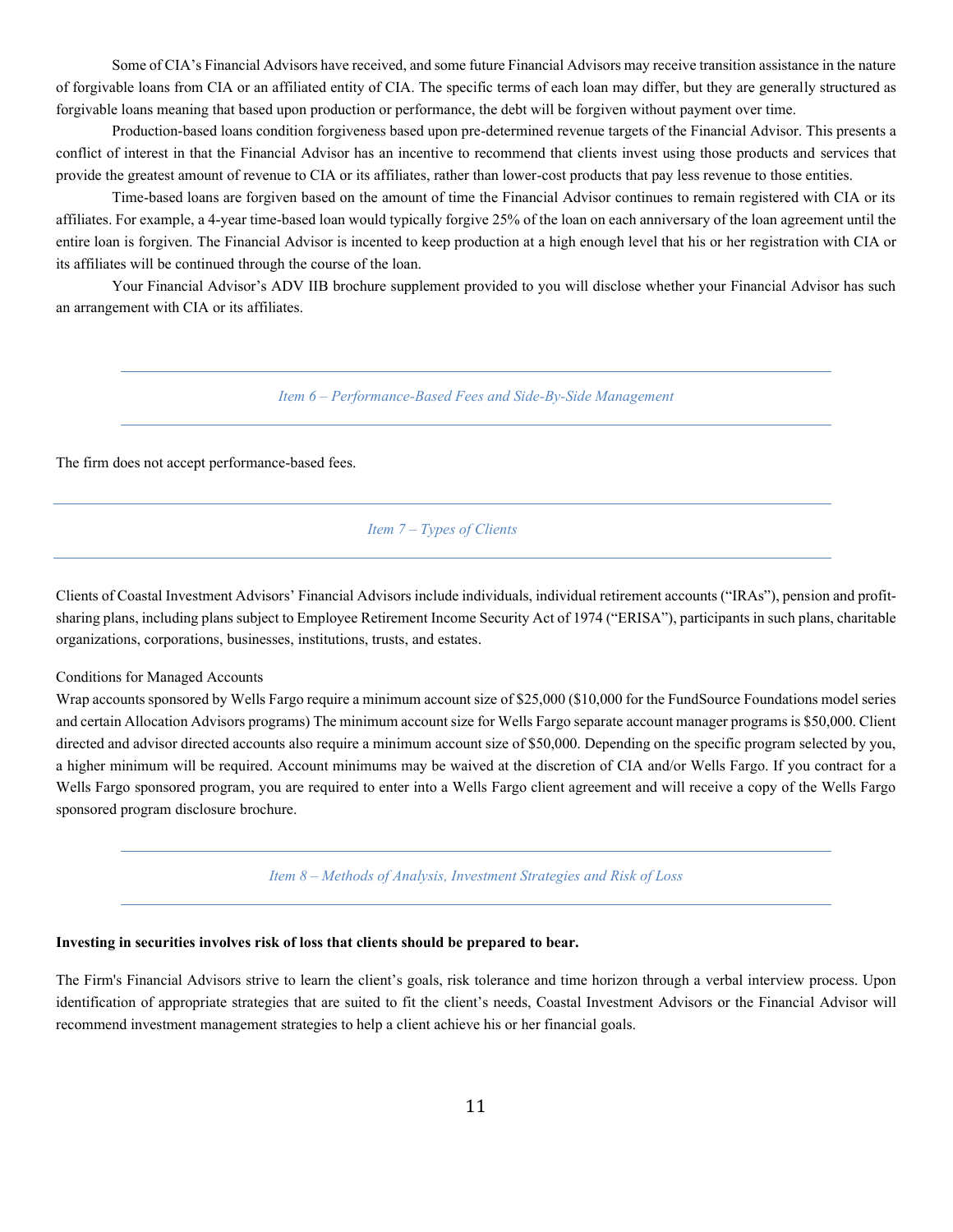Specific investment strategies vary in accordance with the specific needs of each client. For most clients, Financial Advisors attempt to design a strategy based on the concept of asset allocation, or spreading investments among a number of asset classes (domestic stocks vs. foreign stocks; large cap stocks vs. small cap stocks; corporate bonds vs. government securities). Asset allocation seeks efficient diversification of assets in an attempt to lessen the risk of concentrated exposure to a particular security or asset class.

Coastal Investment Advisors may use trading strategies that involve frequent trading of securities. Frequent trading strategies may negatively affect investment performance, particularly through increased brokerage and other transaction costs and taxes.

Coastal Investment Advisors' methods of analysis include charting analysis, fundamental analysis, technical analysis, and cyclical analysis.

**Charting analysis** involves the use of patterns in performance charts. The firm uses this technique to search for patterns used to help predict favorable conditions for buying and/or selling a security.

**Fundamental analysis** involves the analysis of financial statements, the general financial health of companies, and/or the analysis of management or competitive advantages.

**Technical analysis** involves the analysis of past market data; primarily price and volume.

**Cyclical analysis** involved the analysis of business cycles to find favorable conditions for buying and/or selling a security.

Coastal Investment Advisors uses Long Term Trading, Short Term Trading, and Options Writing Strategies (including covered options, uncovered options, or spreading strategies) that are designed to capture market rates of both return and risk. Frequent trading, when done, can affect investment performance, particularly through increased brokerage and other transaction costs and taxes. Short sales and options writing generally hold greater risk and clients should be aware that there is a chance of material risk of loss using any of those strategies.

Other investment strategies may be chosen by the Financial Advisor or Money Manager if they meet a client's particular financial needs, risk profile, and overall investment strategy. Cash management and some treasury services may also be offered. Financial Advisors may recommend that Advisory Clients engage in margin transactions. Purchasing securities on margin can amplify potential returns and losses. As such, purchasing securities on margin may result in losses greater than an Advisory Client's original principal. Clients should carefully review disclosures regarding risks, fees, and other considerations appearing in margin account agreements prior to opening margin accounts.

**Unaffiliated Private Investment Funds.** CIA may also provide investment advice regarding unaffiliated private investment funds. CIA, on a non-discretionary basis, may recommend that certain qualified clients consider an investment in unaffiliated private investment funds. CIA's role relative to the private investment funds is limited to its initial and ongoing due diligence and investment monitoring services. If a client determines to become a private fund investor, the assets invested in the fund(s) shall generally be included as part of "assets under management" for purposes of CIA calculating its investment advisory fee (unless the client purchases the fund on a commission basis from CIA's affiliated broker-dealer). CIA's clients are under no obligation to consider or make an investment in a private investment fund(s).

Private investment funds generally involve unique risks, including, but not limited to, potential for complete loss of principal, liquidity constraints and lack of transparency, a complete discussion of which is set forth in each fund's offering documents, which will be provided to each client for review and consideration. Unlike other investments that a client may maintain, private investment funds do not provide daily liquidity or pricing. Each prospective client investor will be required to complete a Subscription Agreement, pursuant to which the client shall establish that he/she is qualified for investment in the fund, and shall acknowledge and accept all risk factors that are associated with such an investment.

If CIA references private investment funds owned by the client on any supplemental account reports prepared by CIA, the value(s) for all the private investment funds will reflect either the initial purchase and/or the most recent valuation provided by fund sponsor. If the valuation reflects the initial purchase price (and/or a value as of a previous date), the current value(s) (to the extent ascertainable) could be significantly more or less than the original purchase price.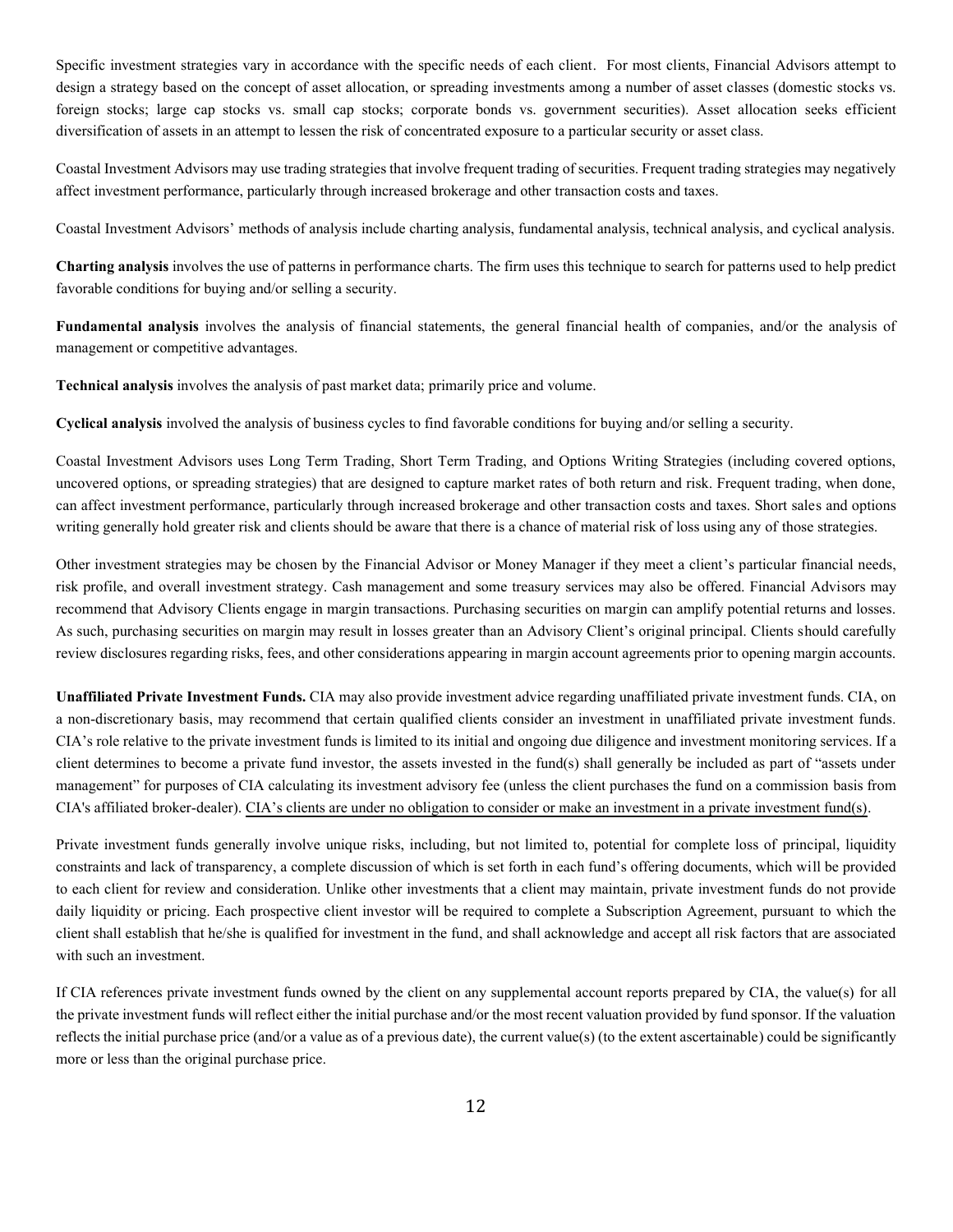**Client Obligations**. In performing its services, CIA is not required to verify any information received from the client or from the client's other professionals, and is expressly authorized to rely on that information. Moreover, it is the client's responsibility to notify CIA promptly upon any change in the client's financial situation or investment objectives. If the client does not provide this notice or information, CIA and its Financial Advisors will not be in a position to perform an accurate review, evaluation or revision of their previous recommendations and/or services.

**Non-Discretionary Service Limitations.** CIA's Financial Advisors generally provide investment advice on a discretionary basis -- meaning that the Financial Advisor is authorized to make transactions on the client's behalf in the client's account at the discretion of the advisor. If a clientengages CIA on a non-discretionary investment advisory basis, the client must be willing to accept that CIA cannot effect any account transactions without obtaining prior verbal consent to any such transaction(s) from the client. Thus, if the client is unavailable during a market event, CIA will be unable to effect any account transactions (as it would for its discretionary clients) because it must first obtain the client's verbal consent.

**Investment Risk**. Different types of investments involve varying degrees of risk. No one should assume that future performance of any specific investment or investment strategy (including the investments and/or investment strategies recommended or undertaken by CIA) will be profitable or equal any specific performance level(s).

#### **Types of Investments and Risks**

Depending on the type of service being provided, CIA and Financial Advisors can recommend different types of securities, including mutual funds, unit investment trusts ("UITs"), closed end funds, ETFs, collective investment trusts, variable annuity subaccounts, equities, fixed income securities, options, hedge funds, managed futures, and structured products. Investing in securities involves the risk of loss that clients should be prepared to bear. Described below are some risks associated with investing and with some types of investments that an Financial Advisor can recommend depending on the service provided.

- *Market Risk*. This is the risk that the value of securities owned by an investor may go up or down, sometimes rapidly or unpredictably, due to factors affecting securities markets generally or particular industries.
- *Interest Rate Risk*. This is the risk that fixed income securities will decline in value because of an increase in interest rates; a bond or a fixed income fund with a longer duration will be more sensitive to changes in interest rates than a bond or bond fund with a shorter duration.
- *Credit Risk*. This is the risk that an investor could lose money if the issuer or guarantor of a fixed income security is unable or unwilling to meet its financial obligations.
- *Issuer*-*Specific Risk*. This is the risk that the value of an individual security or particular type of security can be more volatile than the market as a whole and can perform differently from the value of the market as a whole.
- *Investment Company Risk*. To the extent a client account invests in ETFs or other investment companies, its performance will be affected by the performance of those other investment companies. Investments in ETFs and other investment companies are subject to the risks of the investment companies' investments, as well as to the investment companies' expenses. If a client account invests in other investment companies, the client account may receive distributions of taxable gains from portfolio transactions by that investment company and may recognize taxable gains from transactions in shares of that investment company, which would be taxable when distributed.
- *Concentration Risk*. To the extent a client account concentrates its investments by investing a significant portion of its assets in the securities of a single issuer, industry, sector, country or region, the overall adverse impact on the client of adverse developments in the business of such issuer, such industry or such government could be considerably greater than if they did not concentrate their investments to such an extent.
- *Sector Risk*. To the extent a client account invests more heavily in particular sectors, industries, or sub-sectors of the market, its performance will be especially sensitive to developments that significantly affect those sectors, industries, or subsectors. An individual sector, industry, or sub-sector of the market may be more volatile, and may perform differently, than the broader market. The several industries that constitute a sector may all react in the same way to economic, political or regulatory events. A client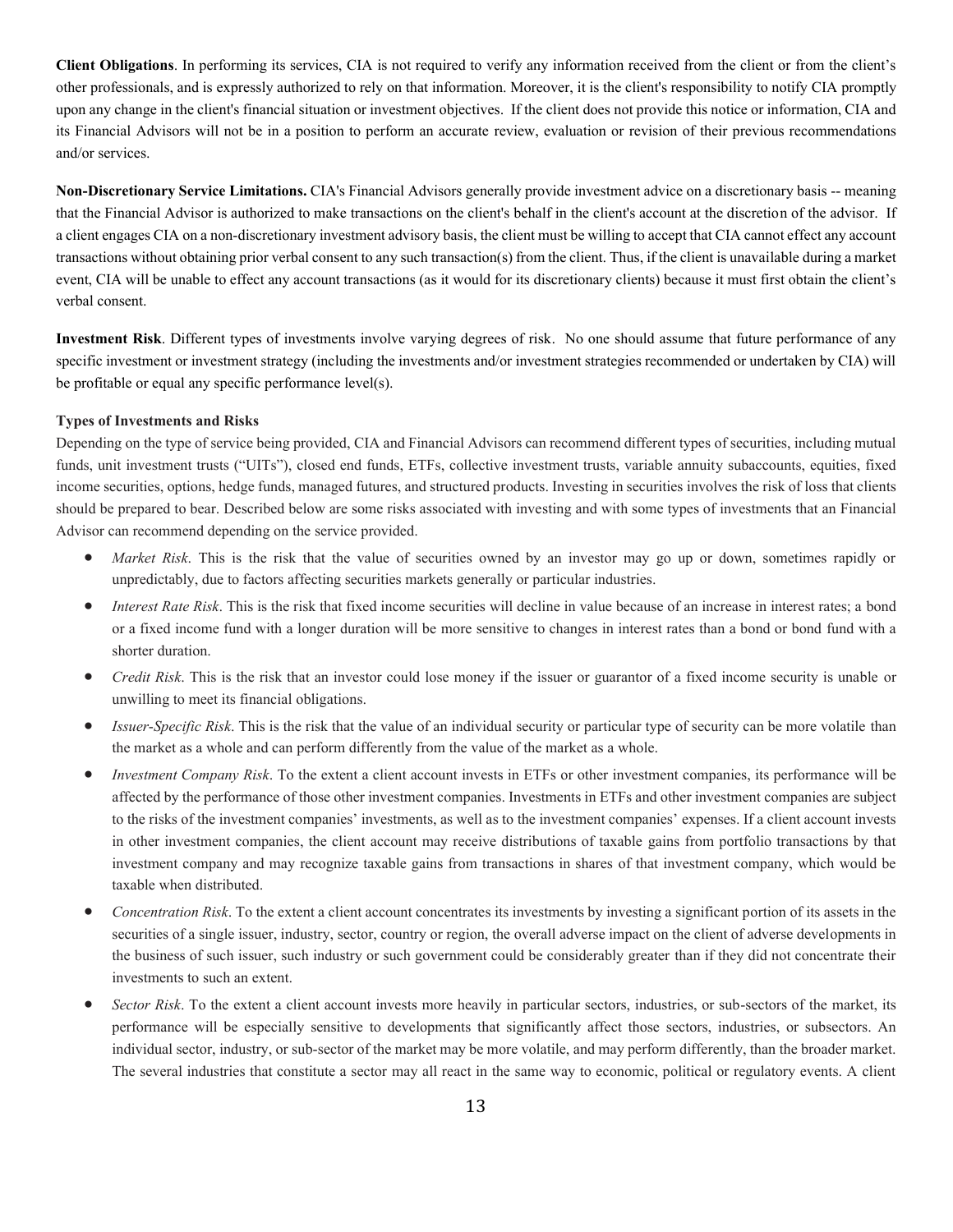account's performance could be affected if the sectors, industries, or sub-sectors do not perform as expected. Alternatively, the lack of exposure to one or more sectors or industries may adversely affect performance.

- *Alternative Strategy Mutual Funds*. Certain mutual funds invest primarily in alternative investments and/or strategies. Investing in alternative investments and/or strategies may not be suitable for all investors and involves special risks, such as risks associated with commodities, real estate, leverage, selling securities short, the use of derivatives, potential adverse market forces, regulatory changes and potential illiquidity. There are special risks associated with mutual funds that invest principally in real estate securities, such as sensitivity to changes in real estate values and interest rates and price volatility because of the fund's concentration in the real estate industry. These types of funds tend to have higher expense ratios than more traditional mutual funds. They also tend to be newer and have less of a track record or performance history.
- *Closed-End/Interval Funds*. Clients should be aware that closed-end funds available within the program may not give investors the right to redeem their shares, and a secondary market may not exist. Therefore, clients may be unable to liquidate all or a portion of their shares in these types of funds. While the fund may from time to time offer to repurchase shares, it is not obligated to do so (unless it has been structured as an "interval fund"). In the case of interval funds, the fund will provide limited liquidity to shareholders by offering to repurchase a limited amount of shares on a periodic basis, but there is no guarantee that clients will be able to sell all of the shares in any particular repurchase offer. The repurchase offer program may be suspended under certain circumstances.
- *Exchange-Traded Funds (ETFs)*. ETFs are typically investment companies that are legally classified as open end mutual funds or UITs. However, they differ from traditional mutual funds, in particular, in that ETF shares are listed on a securities exchange. Shares can be bought and sold throughout the trading day like shares of other publicly-traded companies. ETF shares may trade at a discount or premium to their net asset value. This difference between the bid price and the ask price is often referred to as the "spread." The spread varies over time based on the ETF's trading volume and market liquidity, and is generally lower if the ETF has a lot of trading volume and market liquidity and higher if the ETF has little trading volume and market liquidity. Although many ETFs are registered as an investment company under the Investment Company Act of 1940 like traditional mutual funds, some ETFs, in particular those that invest in commodities, are not registered as an investment company. ETFs may be closed and liquidated at the discretion of the issuing company.
- *Exchange-Traded Notes (ETNs)*. An ETN is a senior unsecured debt obligation designed to track the total return of an underlying market index or other benchmark. ETNs may be linked to a variety of assets, for example, commodity futures, foreign currency and equities. ETNs are similar to ETFs in that they are listed on an exchange and can typically be bought or sold throughout the trading day. However, an ETN is not a mutual fund and does not have a net asset value; the ETN trades at the prevailing market price. Some of the more common risks of an ETN are as follows. The repayment of the principal, interest (if any), and the payment of any returns at maturity or upon redemption are dependent upon the ETN issuer's ability to pay. In addition, the trading price of the ETN in the secondary market may be adversely impacted if the issuer's credit rating is downgraded. The index or asset class for performance replication in an ETN may or may not be concentrated in a specific sector, asset class or country and may therefore carry specific risks. ETNs may be closed and liquidated at the discretion of the issuing company.
- *Leveraged and Inverse ETFs, ETNs and Mutual Funds*. Leveraged ETFs, ETNs and mutual funds, sometimes labeled "ultra" or "2x" for example, are designed to provide a multiple of the underlying index's return, typically on a daily basis. Inverse products are designed to provide the opposite of the return of the underlying index, typically on a daily basis. These products are different from and can be riskier than traditional ETFs, ETNs and mutual funds. Although these products are designed to provide returns that generally correspond to the underlying index, they may not be able to exactly replicate the performance of the index because of fund expenses and other factors. This is referred to as tracking error. Continual resetting of returns within the product may add to the underlying costs and increase the tracking error. As a result, this may prevent these products from achieving their investment objective. In addition, compounding of the returns can produce a divergence from the underlying index over time, in particular for leveraged products. In highly volatile markets with large positive and negative swings, return distortions may be magnified over time. Some deviations from the stated objectives, to the positive or negative, are possible and may or may not correct themselves over time. To accomplish their objectives, these products use a range of strategies, including swaps, futures contracts and other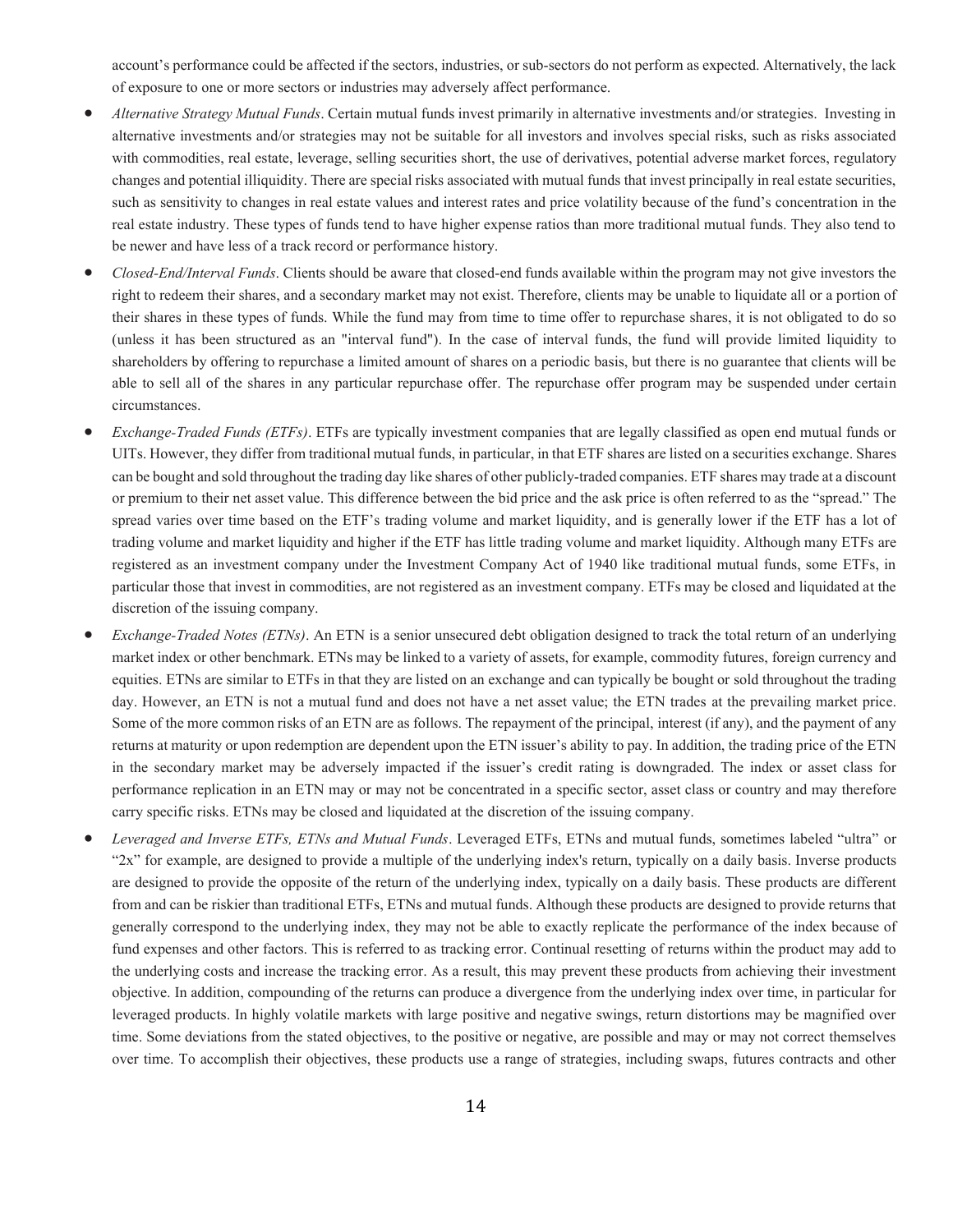derivatives. These products may not be diversified and can be based on commodities or currencies. These products may have higher expense ratios and be less tax-efficient than more traditional ETFs, ETNs and mutual funds.

- *Options*. Certain types of option trading are permitted in order to generate income or hedge a security held in the program account; namely, the selling (writing) of covered call options or the purchasing of put options on a security held in the program account. Client should be aware that the use of options involves additional risks. The risks of covered call writing include the potential for the market to rise sharply. In such case, the security may be called away and the program account will no longer hold the security. The risk of buying long puts is limited to the loss of the premium paid for the purchase of the put if the option is not exercised or otherwise sold by the program account.
- *Structured Products*. Structured products are securities derived from another asset, such as a security or a basket of securities, an index, a commodity, a debt issuance, or a foreign currency. Structured products frequently limit the upside participation in the reference asset. Structured products are senior unsecured debt of the issuing bank and subject to the credit risk associated with that issuer. This credit risk exists whether or not the investment held in the account offers principal protection. The creditworthiness of the issuer does not affect or enhance the likely performance of the investment other than the ability of the issuer to meet its obligations. Any payments due at maturity are dependent on the issuer's ability to pay. In addition, the trading price of the security in the secondary market, if there is one, may be adversely impacted if the issuer's credit rating is downgraded. Some structured products offer full protection of the principal invested, others offer only partial or no protection. Investors may be sacrificing a higher yield to obtain the principal guarantee. In addition, the principal guarantee relates to nominal principal and does not offer inflation protection. An investor in a structured product never has a claim on the underlying investment, whether a security, zero coupon bond, or option. There may be little or no secondary market for the securities and information regarding independent market pricing for the securities may be limited. This is true even if the product has a ticker symbol or has been approved for listing on an exchange. Tax treatment of structured products may be different from other investments held in the account (e.g., income may be taxed as ordinary income even though payment is not received until maturity). Structured CDs that are insured by the FDIC are subject to applicable FDIC limits.
- *High-Yield Debt*. High-yield debt is issued by companies or municipalities that do not qualify for "investment grade" ratings by one or more rating agencies. The below investment grade designation is based on the rating agency's opinion of an issuer that it has a greater risk to repay both principal and interest and a greater risk of default than those issuers rated investment grade. High yield debt carries greater risk than investment grade debt. There is the risk that the potential deterioration of an issuer's financial health and subsequent downgrade in its rating will result in a decline in market value or default. Because of the potential inability of an issuer to make interest and principal payments, an investor may receive back less than originally invested. There is also the risk that the bond's market value will decline as interest rates rise and that an investor will not be able to liquidate a bond before maturity.
- *Hedge Funds and Managed Futures*. Hedge and managed futures funds may be purchased by clients meeting certain qualification standards. Investing in these funds involves additional risks including, but not limited to, the risk of investment loss due to the use of leveraging and other speculative investment practices and the lack of liquidity and performance volatility. In addition, these funds are not required to provide periodic pricing or valuation information to investors and may involve complex tax structures and delays in distributing important tax information. Client should be aware that these funds are not liquid as there is no secondary trading market available. At the absolute discretion of the issuer of the fund, there may be certain repurchase offers made from time to time. However, there is no guarantee that client will be able to redeem the fund during the repurchase offer.
- *Business Development Companies (BDCs)*. BDCs are typically closed-end investment companies. Some BDCs primarily invest in the corporate debt and equity of private companies and may offer attractive yields generated through high credit risk exposures amplified through leverage. As with other high-yield investments, such as floating-rate/leveraged loan funds, private REITs and limited partnerships, investors are exposed to significant market, credit and liquidity risks. In addition, fueled by the availability of low-cost financing, BDCs run the risk of over-leveraging their relatively illiquid portfolios. Due to the illiquid nature of nontraded BDCs, investors' exit opportunities may be limited only to periodic share repurchases by the BDC at high discounts.
- *Variable Annuities*. If client purchases a variable annuity that is part of the program, client will receive a prospectus and should rely solely on the disclosure contained in the prospectus with respect to the terms and conditions of the variable annuity. Client should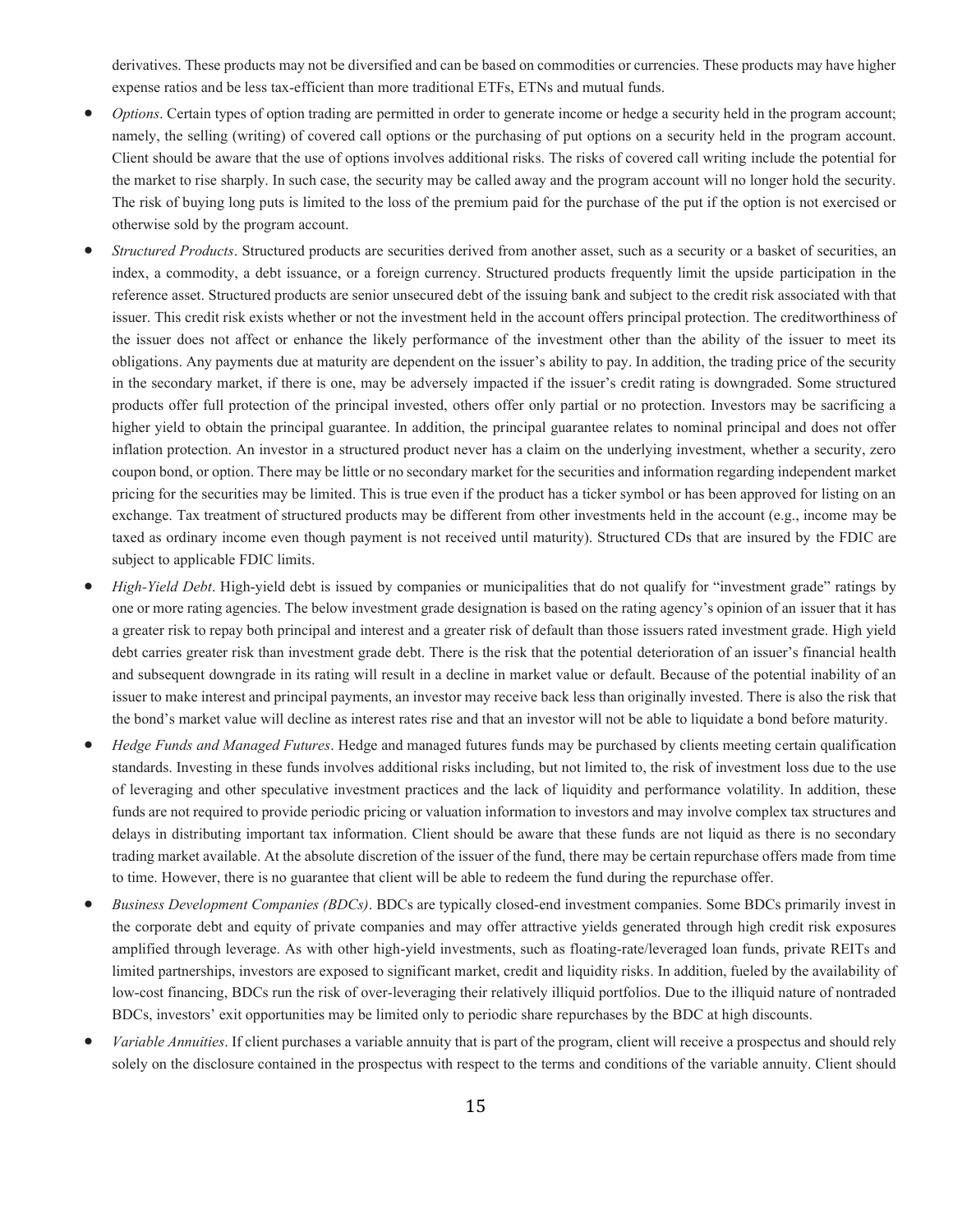also be aware that certain riders purchased with a variable annuity may limit the investment options and the ability to manage the subaccounts.

- *Company Stock*. If company stock is available as an investment option to client in a retirement plan, and if client chooses to invest in company stock, client should understand the risks associated with holding company stock in a retirement plan. These risks may include, but are not necessarily limited to, lack of liquidity, over-dependency on client's employer, and less flexibility to change the allocation of plan assets. Client should pay careful consideration to the benefits of a diversified portfolio. Although diversification is not a guarantee against loss, it can be an effective strategy to help manage investment risk.
- *Risk of Full Account Liquidations*: Upon proper notification to liquidate your holdings in any advisory program, we will in an orderly and efficient manner proceed with the liquidation request. You must consider that liquidating assets may result in tax consequences that should be discussed with your tax advisor. We are under no obligation to affect any transaction for you that we believe to be improper under applicable law, rule or regulation.
- *Risk in the Use of Short Selling:* When short selling, the losses can be unlimited. A security is not limited on how high its price can go. Thus, losses can be infinite.
- *Risk in the Use of Margin:* When purchasing securities, you may pay for the securities in full or may borrow part of the purchase price from the broker/dealer. In order to borrow funds in connection with the account, you will be required to open a margin account, which will be carried by the broker/dealer of your account. The securities purchased in such an account are the broker/dealer's collateral for the funds loaned. To the extent margin is used in your account, you should be aware that the margin debit balance does not reduce the market value of eligible program assets. If you use margin to purchase additional securities, your total value of eligible program assets increases and therefore your asset-based fee will increase. In addition, you will be charged margin interest on the debit balance in your account.
- <span id="page-18-0"></span>• *Low-priced equities:* Low-priced equities, also known as penny stocks. trade at less than \$5.00 per share with certain exceptions as outlined in the SEC's Penny Stock Rule. Low-priced equities carry greater than normal risk including high volatility, low liquidity, lack of transparency, and a greater probability of loss.

*Item 9 – Disciplinary Information*

Registered investment advisers are required to disclose all material facts regarding any legal or disciplinary events that would be material to your evaluation of Coastal Investment Advisors or the integrity of Coastal Investment Advisors' management.

On December 11, 2017, the firm consented to entry of an order with the SEC resolving allegations by the SEC that the firm failed reasonably to supervise its former CEO by not having in place, until 2013, reasonable policies and procedures for the creation, use and review of a certain type of consolidated reports. The firm consented to entry of an order of censure and a \$40,000 fine.

On March 11, 2019, the firm consented to entry of an order with the SEC concerning receipt of mutual fund 12b-1 fees by the firm's affiliate broker dealer. As part of the Securities Exchange Commission's (SEC) Mutual Fund Share Class Selection Disclosure Initiative, the SEC encouraged investment advisers to self-report the failure to adequately disclose conflicts of interest associated with the recommendation or selection of a mutual fund share class that charged distribution fees ("12b-1 fees") when a lower-cost share class of the same fund existed. For companies who self-reported, the SEC indicated it would recommend favorable standardized settlement terms, including no penalties. Coastal elected to join the SEC's industry-wide voluntary initiative regarding fees collected on certain mutual fund classes between 2014 and 2018. The firm consented to entry of an order of censure and restitution. Coastal refunded the associated 12b-1 fees and interest to clients who held those types of funds during this time period.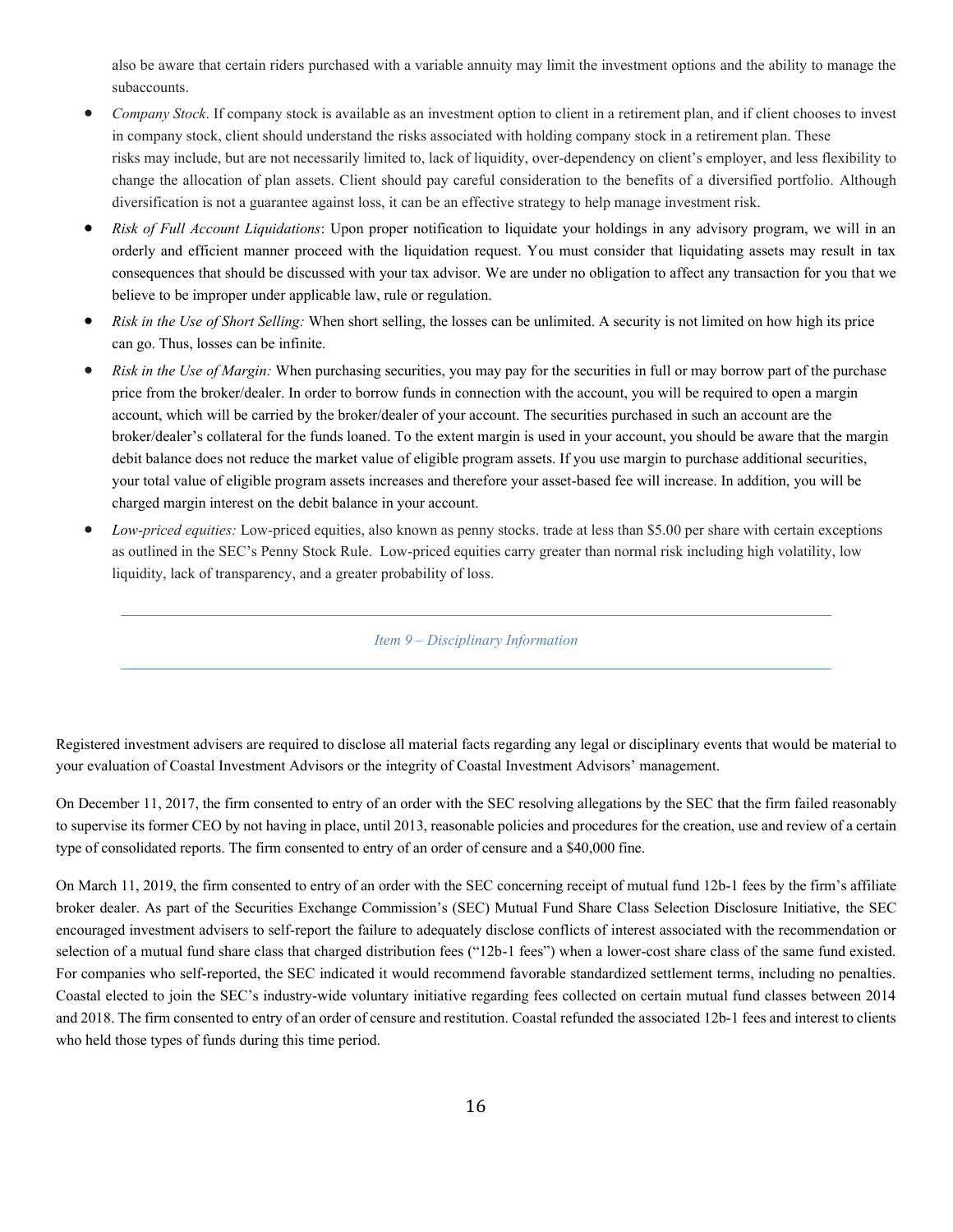#### *Item 10 – Other Financial Industry Activities and Affiliations*

<span id="page-19-0"></span>CIA is affiliated with other financial services firms.

Coastal Equities, Inc., is our affiliated broker/dealer. Many of our Financial Advisors are registered representatives of CEI. They may provide analysis of and recommend the purchase and sale of securities through CEI.

Coastal Equities Insurance Agency, Inc. and Coastal Risk Advisors, LLC, are licensed as general insurance brokers and agencies. Properly licensed Financial Advisors may provide analysis of and recommend the purchase and sale of certain insurance products.

CIA or its affiliates may receive a commission or other form of compensation in connection with these securities or insurance transactions and may compensate Financial Advisors with a percentage of commissions or other forms of compensation. Clients are not obligated to use any of these affiliated entities as their broker-dealer, insurance broker or agent, or to use any recommended insurance company for any recommended insurance transaction.

Coastal Investment Advisors may utilize outside insurance agencies or brokers for help with the analysis and recommendation of insurance products and/or for insurance licensing and appointments with various states and insurance companies.

The firm may recommend third party advisers and receive compensation from that advisor. This incents the firm and its financial advisors to recommend higher paying advisers over lower ones resulting in increased costs to customers.

**Time Spent on Other Activities.** Principals of Coastal Investment Advisors may spend up to 90% of their time on other related or nonrelated activities, including management of the firm, recruiting, and registered representative activities, including the sale of commissionable products through CEI and/or the sale or recommendation of insurance products.

**Broker/Dealer.** CEI is a member of FINRA, the Municipal Securities Rulemaking Board ("MSRB"), and SIPC and is registered in various states as required. CEI is an introducing broker/dealer with a fully-disclosed clearing arrangement through Wells Fargo Clearing Services, LLC.

**Conflict of Interest**. The recommendation by CIA representatives that a client purchase a securities or insurance product from the firm's affiliated broker-dealer or insurance agency presents a conflict of interest, as the receipt of commissions may provide an incentive to recommend investment products based on commissions to be received, rather than on a particular client's need. No client is under any obligation to purchase any securities or insurance commission products from CIA and/or its representatives. Clients are reminded that they may purchase securities and insurance products recommended by CIA through other, non-affiliated broker-dealers and/or insurance agencies. CIA's Chief Compliance Officer, Barrett Schultz, is available to address any questions that a client or prospective client may have regarding this conflict of interest.

**Non-Investment Consulting/Implementation Services**. CIA or its Financial Advisors may provide consulting services regarding noninvestment related matters, such as estate planning, tax planning, insurance, etc. Although certain of its representatives may be separately licensed in other capacities, CIA is not a law firm or accounting firm, none of its representatives is authorized to act as an attorney or accountant on behalf of the firm, and no portion of CIA's services should be construed as legal or accounting services. CIA or its Financial Advisors may recommend the services of other professionals for certain non-investment implementation purposes (i.e. attorneys, accountants, insurance, etc.), including, as disclosed below, CIA representatives in their separate capacities as attorneys, CPAs, tax preparers, mortgage brokers, registered representatives and/or licensed agents of CIA's affiliated broker-dealer or insurance agencies. The client is under no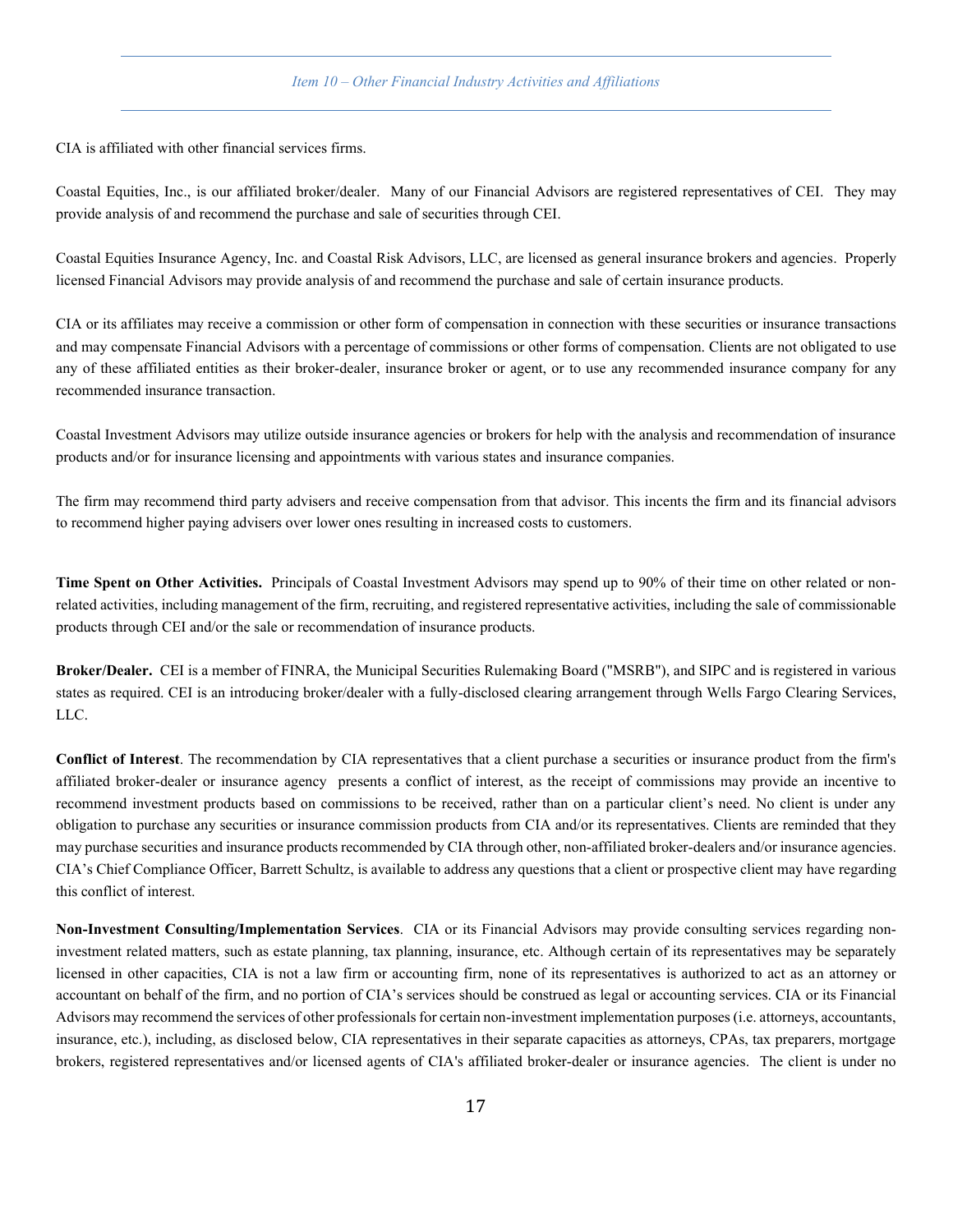obligation to engage the services of any recommended professional. The client retains absolute discretion over all implementation decisions and is free to accept or reject any recommendation from CIA.

If the client engages any recommended professional, and a dispute relating to that engagement arises later, the client agrees to seek recourse exclusively from and against the engaged professional. It is always the client's responsibility to notify CIA promptly upon any change in the client's financial situation or investment objectives. If the client does not provide this notice or information, CIA and its Financial Advisors will not be in a position to evaluate or reconsider their previous recommendations for products, services or service providers.

# <span id="page-20-0"></span>*Item 11 – Code of Ethics*

Coastal Investment Advisors has adopted a Code of Ethics pursuant to the SEC's rules. Our Code of Ethics describes the high standard of business conduct we expect from our Financial Advisors and other members of our staff, and the fiduciary duty we each owe our clients. The Code of Ethics includes provisions relating to the confidentiality of client information, a prohibition on insider trading, a prohibition of rumormongering, restrictions on the acceptance of significant gifts and the reporting of certain gifts and business entertainment items, and personal securities trading procedures, among other topics. All supervised persons at Coastal Investment Advisors must acknowledge the terms of the Code of Ethics annually, or as amended.

The firm or its related persons may recommend to clients, or buy or sell for client accounts, securities in which the firm or its related persons have a material financial interest. Under certain circumstances, this may present a conflict of interest. Coastal Investment Advisors' Code of Ethics addresses this conflict; employees and associated persons are required to follow the Firm's policy and applicable laws. Subject to these requirements, officers, directors and employees of Coastal Investment Advisors and its affiliates may trade for their own accounts in securities which are recommended to and/or purchased for Coastal Investment Advisors' clients. The Code of Ethics is designed to assure that the personal securities transactions, activities and interests of the employees of Coastal Investment Advisors will not interfere with (i) making decisions in the best interest of advisory clients and (ii) implementing such decisions while, at the same time, allowing employees to invest for their own accounts. Under the Code, certain classes of securities have been designated as exempt transactions, based upon a determination that these would materially not interfere with the best interest of Coastal Investment Advisors' clients. Nonetheless, because the Code of Ethics in some circumstances would permit employees to invest in the same securities as clients, there is a possibility that employees might benefit from market activity by a client in a security held by an employee. The firm regularly monitors employee trading to ensure that clients' interests are protected in the event of any conflict of interest between Coastal Investment Advisors' Financial Advisor and a client.

Certain affiliated accounts may trade in the same securities with client accounts on an aggregated basis when consistent with Coastal Investment Advisors' obligation of best execution. In these circumstances, the affiliated accounts and client accounts will share commission costs equally and receive securities at a total average price. Coastal Investment Advisors will retain records of the trade order (specifying each participating account) and its allocation, which will be completed prior to the entry of the aggregated order. Completed orders will be allocated as specified in the initial trade order. Partially filled orders will be allocated on a pro rata basis. Any exceptions will be explained on the Order.

Coastal Investment Advisors' clients or prospective clients may request a copy of the firm's Code of Ethics by contacting Barrett Schultz, Chief Compliance Officer.

It is Coastal Investment Advisors' policy that the firm will not effect any principal or agency cross securities transactions for client accounts unless it is in the best interest of the client and no client is disadvantaged by the trade. Coastal Investment Advisors will also not cross trades between client accounts unless in the best interest of the client and no client is disadvantaged by the trade. The firm has reasonable procedures in place to enforce this policy. Principal transactions are generally defined as transactions where an adviser, acting as principal for its own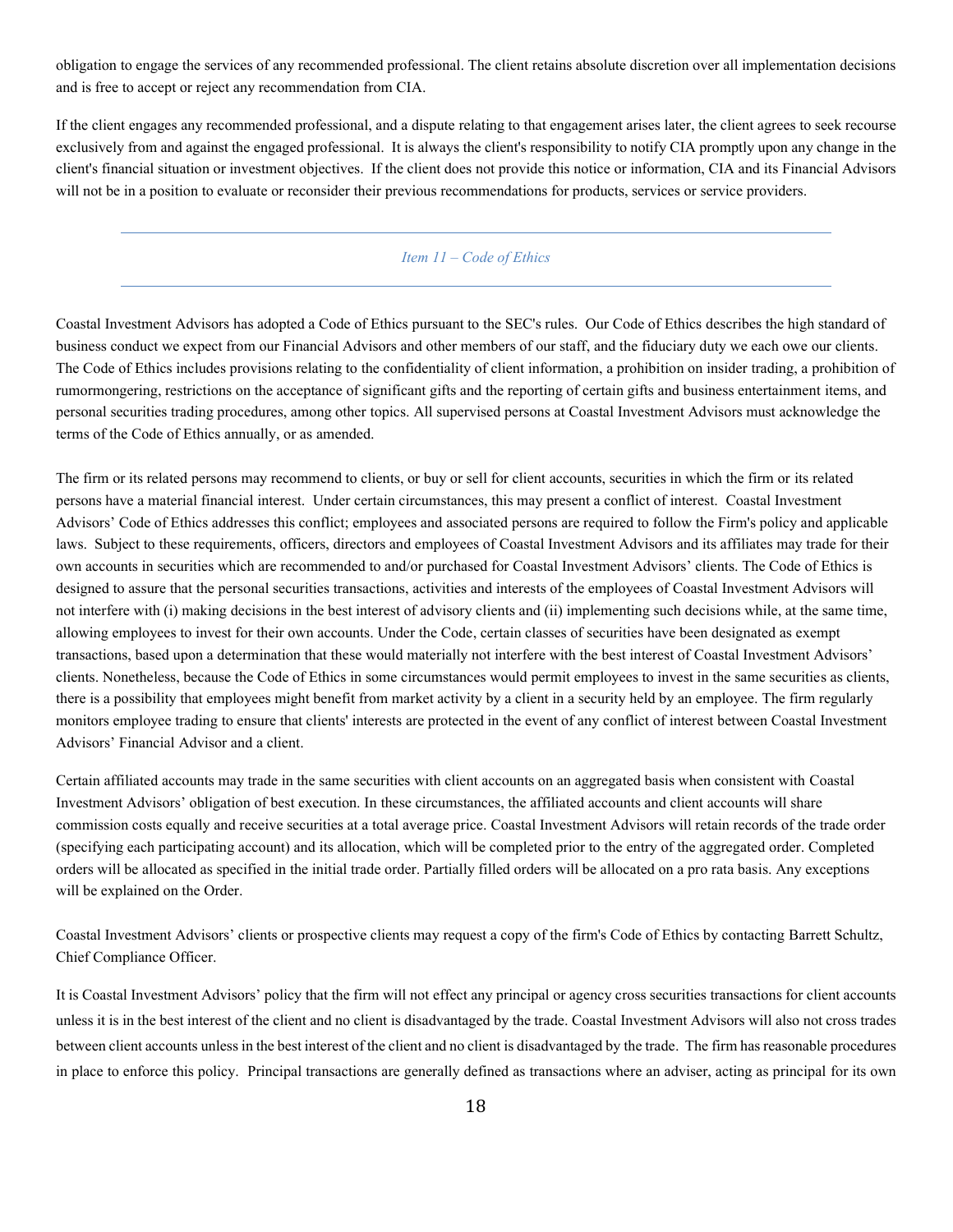account or the account of an affiliated broker-dealer, buys from or sells any security to any advisory client. A principal transaction may also be deemed to have occurred if a security is crossed between an affiliated hedge fund and another client account. An agency cross transaction is defined as a transaction where a person acts as an investment adviser in relation to a transaction in which the investment adviser, or any person controlled by or under common control with the investment adviser, acts as broker for both the advisory client and for another person on the other side of the transaction. Agency cross transactions may arise where an adviser is dually registered as a broker-dealer or has an affiliated broker-dealer, and creates a conflict of interest because an incentive for additional compensation exists.

#### **Conflicts of Interest**

In the servicing of your account, depending upon the products and services we provide you, we will engage in activities in which we have material conflicts of interest. Coastal Investment Advisors has implemented reasonably designed policies and procedures to mitigate conflicts of interest, however, some conflicts cannot be completely resolved by the procedures and are therefore mitigated by disclosing them to you in this Brochure. A description of these material conflicts, and how we mitigate them, appears below:

#### Third party payments from investment vehicles

Some of the products available on our platform from time to time may offer to pay for travel, lodging and meals for our Financial Advisors to educate them about a particular product. Some of these events may occur over several days and be held in high end resorts. This could create a conflict in inducing the advisor to recommend that particular product. We mitigate this conflict by requiring firm pre-approval of all such offers by the product sponsor. The firm further mitigates this conflict by requiring supervisory pre-approval of all alternative complex product sales, which are the most frequent providers of this type of education.

Some of the products available on our platform from time to time may offer to pay for lunches, sporting events, customer or prospective customer seminars, dinners or other events. This could create a conflict in inducing the advisor to recommend that particular product. We mitigate this conflict by periodic review of customer account holdings as compared to that account's stated goals and objectives.

Third parties may from time to time financially support the firm or firm affiliate's educational, compliance, and sales events. This could create an incentive to recommend products sponsored by those firms.

Our affiliates participate in revenue sharing agreements with third party sponsors and receive compensation for due diligence review of their prospective product. This creates an incentive to recommend products sponsored by those firms.

#### Trading Revenue

The firm engages in selling agreements with various third parties. In many cases these products offer selling agreements to the firm's affiliated broker-dealer which provide for a selling concession that is paid to the firm's affiliated broker-dealer. This incents the firm to recommend products that pay a reallowance or concession to its affiliate instead of other products or similar products offered by other firms. The firm mitigates this risk by disclosing this conflict to you, requiring pre-approval of the transaction and monitoring accounts.

Complex products, alternative products, BDCs, non-traded REITs, DPPs and Reg D products generally carry higher sales charges and operating expenses which may generate higher fees to the firm's affiliates, creating an incentive to recommend them over lower expense products. The firm mitigates this risk by disclosing the conflict to you and requiring pre-approval of such transactions and, if purchased as part of an advisory account, a waiver of the sales concession if an RIA designed share class is unavailable. Please see Item 4 of this Brochure for further information in this regard.

The firm and its FAs may recommend that customers rollover or transfer non-taxable accounts from a plan sponsor or another financial institution. This may result in increased fees related to the rollover or transfer and will result in increased assets upon which fees or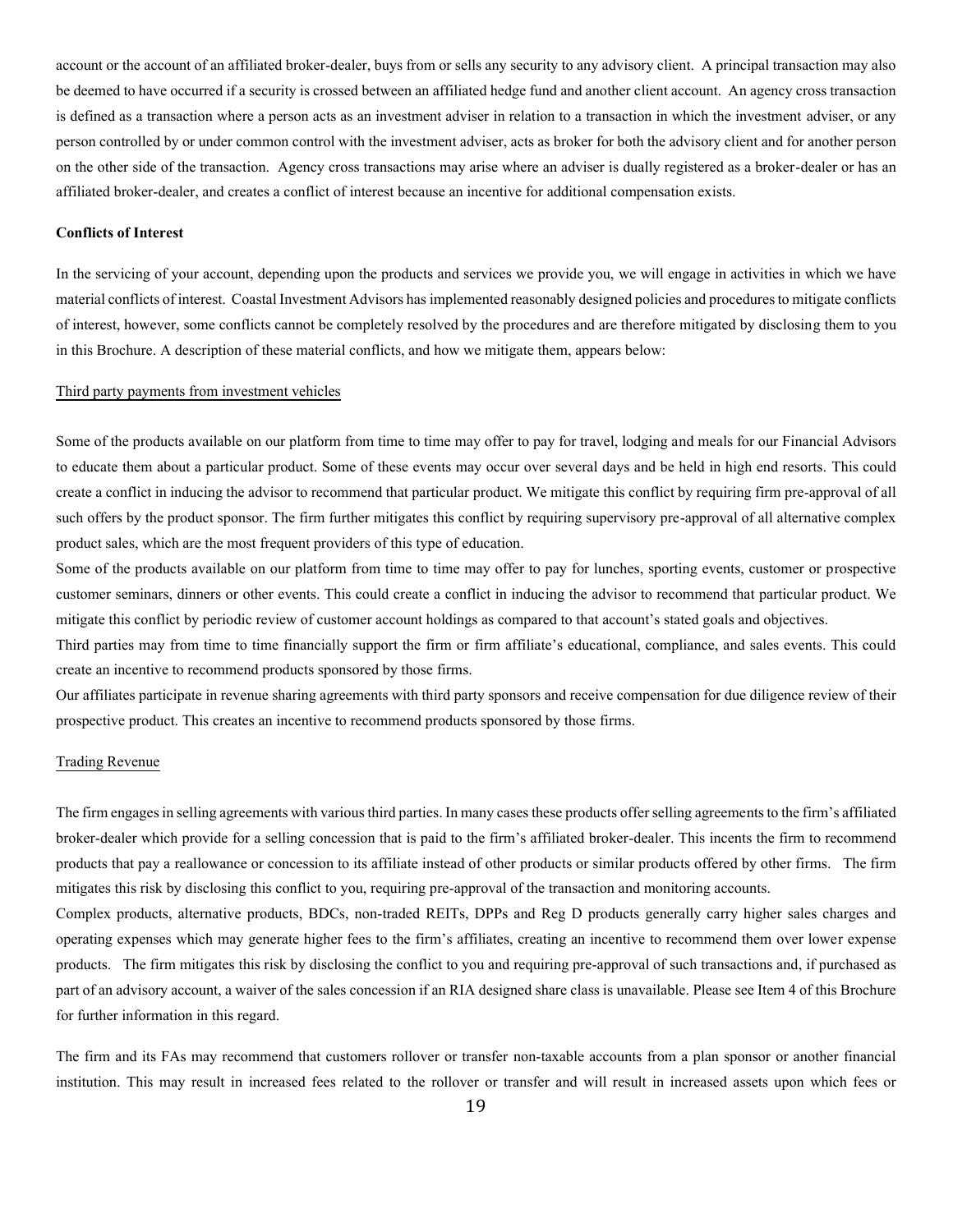commissions could be generated for the firm or its affiliates. The opportunity to generate fees or commissions for the firm, its affiliates, or the financial advisor creates an incentive for the firm or its FAs to recommend such rollovers or transfers. In order to manage this conflict, the firm supervisors evaluate certain information with respect to the proposed rollover transaction to ensure that it is in the best interest of the client.

The firm or its affiliates may earn referral fees for referrals it makes to banks and insurance companies.

#### Cash Management

There may be times when an advisory client specifically requests or will be advised to maintain material sums of cash over a period of time. The firm has implemented policies and procedures to address investment advice given in those situations to ensure that these cash balances are managed in a way to maximize value to clients, however, a conflict of interest exists in the management of cash and cash equivalents because an advisory fee is normally charged on these balances which, depending on the interest rate environment, could result in a negative return to the client.

#### Management Fees

<span id="page-22-0"></span>Because the nature of asset-based management fees do not provide additional monetary incentive to recommend or execute transactions, such fee structures, especially wrap accounts, may not be in your best interest when trading is expected to be minimal. In order to mitigate this conflict, the firm provides disclosure of the conflict, and supervises the frequency of trading and monitoring of advisory accounts periodically.

*Item 12 – Brokerage Practices*

#### The Custodian and Brokers We Use

Coastal Investment Advisors will be deemed to have custody of your assets if you give us authority to withdraw assets from your account in certain circumstances. Your assets must be maintained in an account at a "qualified custodian," generally a broker/dealer or bank. Wrap fee accounts must be custodied through our affiliate, Coastal Equities, Inc. ("CEI"), a registered broker-dealer, member SIPC. CEI maintains custody and clearing of its brokerage accounts via a fully disclosed clearing agreement with Wells Fargo Clearing Services, LLC, which trades as First Clearing ("First Clearing"), a registered broker-dealer, member SIPC, a wholly owned non-bank subsidiary of Wells Fargo. We are independently owned and operated and are not affiliated with First Clearing, although we are affiliated with Coastal. (We refer to a qualified custodians as a "QC.")

While we recommend that you use one of the aforementioned as custodian/broker, you will decide whether to do so and will open your account with a qualified custodian by entering into an account agreement directly with them. We do not open the account for you, although we may assist you in doing so. Not all advisors require their clients to use a particular broker-dealer or other custodian selected by the advisor. Even though your account is maintained at one of the aforementioned QCs, we can still use other brokers to execute trades for your account as described below.

#### How We Select Brokers/Custodians

We seek to recommend a custodian/broker who will hold your assets and execute transactions on terms that are, overall, most advantageous when compared to other available providers and their services. We consider a wide range of factors, including, among others:

- Combination of transaction execution services and asset custody services (generally without a separate fee for custody)
- Capability to execute, clear, and settle trades (buy and sell securities for your account)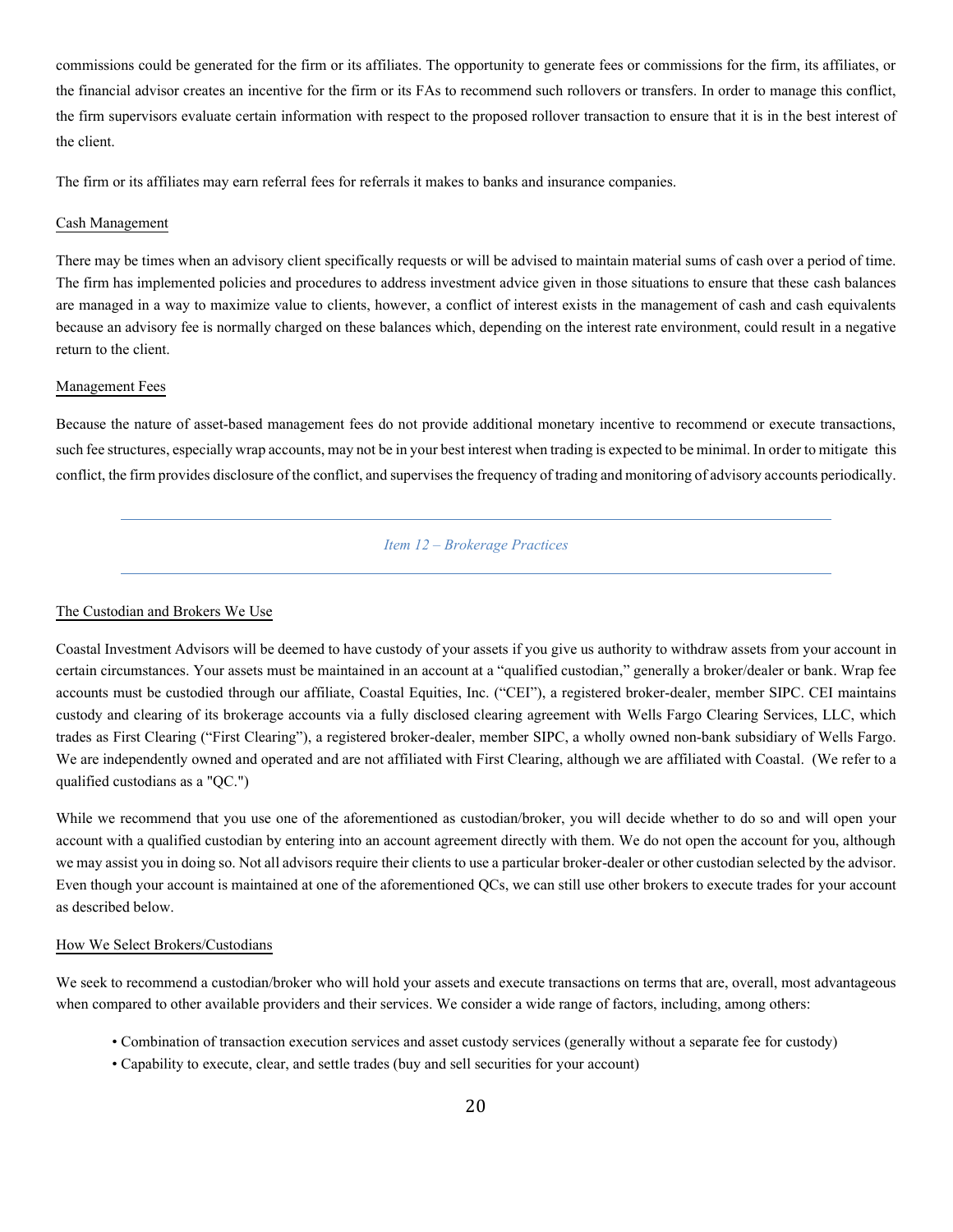- Capability to facilitate transfers and payments to and from accounts (wire transfers, check requests, bill payment, etc.)
- Breadth of available investment products (stocks, bonds, mutual funds, exchange-traded funds [ETFs], etc.)
- Availability of investment research and tools that assist us in making investment decisions
- Quality of services

• Competitiveness of the price of those services (commission rates, margin interest rates, other fees, etc.) and willingness to negotiate the prices

- Reputation, financial strength, and stability
- Prior service to us and our other clients
- Availability of other products and services that benefit us, as discussed below

### Your Brokerage and Custody Costs

For our clients' accounts that Coastal Equities, Inc. maintains, Coastal Equities generally does not charge you separately for custody services but is compensated by charging you commissions or other fees on trades that it executes or that settle into your Coastal Equities account.

In addition to commissions, a QC charges you a flat dollar amount as a "prime broker" or "trade away" fee for each trade that we have executed by a different broker-dealer but where the securities bought or the funds from the securities sold are deposited (settled) into your QC account. These fees are in addition to the commissions or other compensation you pay the executing broker-dealer. Because of this, in order to minimize your trading costs, we execute most trades for your account at the QC, however, in some cases, we may obtain better pricing on a security or be able to obtain a security that may not be available at the QC at a different broker-dealer.

We have determined that having a QC execute most trades is consistent with our duty to seek "best execution" of your trades. Best execution means the most favorable terms for a transaction based on all relevant factors, including those listed above.

**More Information About Trading Away.** A wrap fee program charges a single fee that covers investment advisory services from

# Adviser X and brokerage

services from Broker X. Broker X provides most brokerage services to the wrap fee program, and those services are covered by the wrap fee. However Adviser X occasionally selects a different broker-dealer—Broker Y—to provide brokerage services to wrap fee program clients for certain types of transactions. Because services from Broker Y are not covered by the wrap fee, you might be required to pay brokerage fees for Broker Y's services that are in addition to the wrap fee.

# Products and Services Available to Us From QC's.

QCs provide us and our clients with access to institutional brokerage—trading, custody, reporting, and related services—many of which are not typically available to retail customers. QCs also make available various support services. Some of those services help us manage or administer our clients' accounts, while others help us manage and grow our business. QC's support services generally are available on an unsolicited basis (we don't have to request them) and at no charge to us. Following is a more detailed description of QC's support services:

**Services That Benefit You.** Institutional brokerage services include access to a broad range of investment products, execution of securities transactions, and custody of client assets. The investment products available include some to which we might not otherwise have access or that would require a significantly higher minimum initial investment by our clients. The services described in this paragraph generally benefit you and your account.

**Services That May Not Directly Benefit You.** Other products and services are available to us that benefit us but may not directly benefit you or your account. These products and services assist us in managing and administering our clients' accounts. They include investment research, both a QC's own and that of third parties. We may use this research to service all or a substantial number of our clients' accounts, including accounts not maintained at the QC. In addition to investment research, the QC also makes available software and other technology that: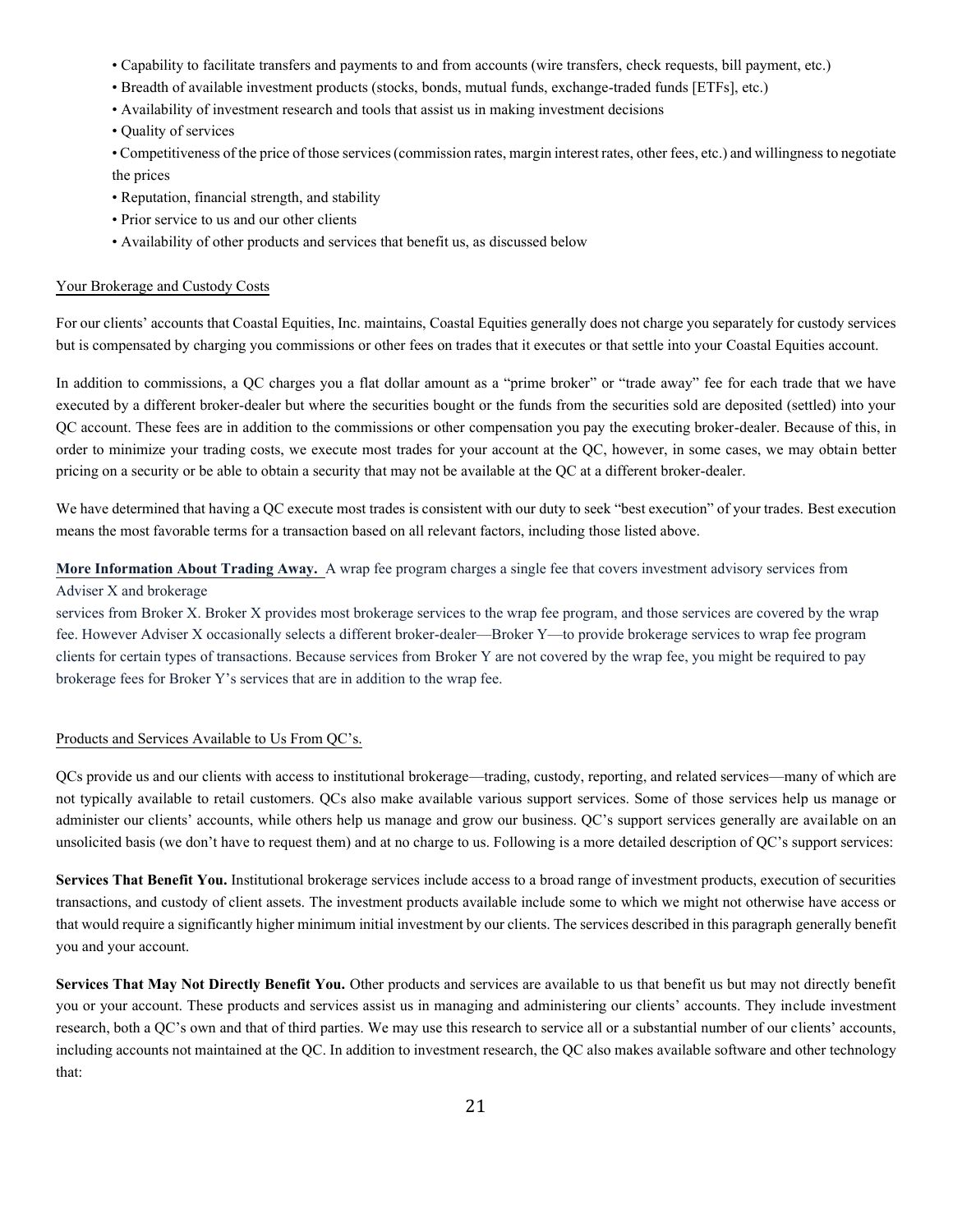- Provide access to client account data (such as duplicate trade confirmations and account statements)
- Facilitate trade execution and allocate aggregated trade orders for multiple client accounts
- Provide pricing and other market data
- Facilitate payment of our fees from our clients' accounts
- Assist with back-office functions, recordkeeping, and client reporting

**Services That Generally Benefit Only Us.** QCs also offer other services intended to help us manage and further develop our business enterprise. These services include:

- Educational conferences and events
- Consulting on technology, compliance, legal, and business needs
- Publications and conferences on practice management and business succession
- Access to employee benefits providers, human capital consultants, and insurance providers

A QC may provide some of these services itself. In other cases, it will arrange for third-party vendors to provide the services to us. A QC may also discount or waive its fees for some of these services or pay all or a part of a third party's fees. A QC may also provide us with other benefits, such as occasional business entertainment of our personnel.

**Our Interest in a QC's Services.** The availability of these services benefits us because we do not have to produce or purchase them. We don't have to pay for services so long as our clients collectively keep a minimum dollar amount of their assets in accounts at the QC. That minimum dollar amount may vary with each QC. Beyond that, these services are not contingent upon our committing any specific amount of business to a QC in trading commissions or assets in custody. The applicable minimum may give us an incentive to recommend that you maintain your account with a particular QC, based on our interest in receiving services that benefit our business rather than based on your interest in receiving the best value in custody services and the most favorable execution of your transactions. This is a potential conflict of interest. We believe, however, that our selection of an aforementioned QC as custodian and broker is in the best interests of our clients. Our selection is primarily supported by the scope, quality, and price of services and not by the services that benefit only us.

Soft dollar benefits are not limited to those clients who may have generated a particular benefit although certain soft dollar allocations are connected to particular clients or groups of clients. Soft dollar benefits are not proportionally allocated to any accounts that may generate different amounts of the soft dollar benefits.

**Brokerage Discretion – Prime Brokerage.** For a number of discretionary client accounts, Coastal Investment Advisors currently has the discretionary authority to select a broker (other than a client's current Custodian) to execute a fixed income trade. Each trade placed at a broker other than a client's selected Custodian will cost the client up to \$50.00, which is charged by the Custodian to settle the trade. This is in addition to any mark-up or mark-down that may be paid to the broker/dealer Coastal Investment Advisors selects to buy or sell the security. Clients must qualify for prime brokerage to participate in these transactions. To qualify for prime brokerage transactions, clients must maintain a minimum portfolio value of \$100,000 or more and sign the appropriate prime brokerage paperwork with the custodian. Coastal Investment Advisors may use this discretionary authority to trade away from the custodian when purchasing or selling fixed income securities only. It is not used in all cases. Reasonable restrictions on this authority may be imposed, as described above.

**No Brokerage Discretion.** If a client account does not qualify for prime brokerage, Coastal Investment Advisors will not have the ability to trade at any other broker other than the client's selected Custodian (without the client's specific consent). All transactions for a client's account will be directed to its chosen Custodian unless permission is granted by a client to Coastal Investment Advisors for prime brokerage trades.

**Trade Errors.** If a trade error occurs in a client account and it is Coastal Investment Advisors' error, Coastal Investment Advisors will correct the error so the client account does not suffer a loss. However, it is possible that the client may not profit from the error, even if the correction results in a profit. For example, certain custodians keep all trade profits on an error regardless of how the error was caused.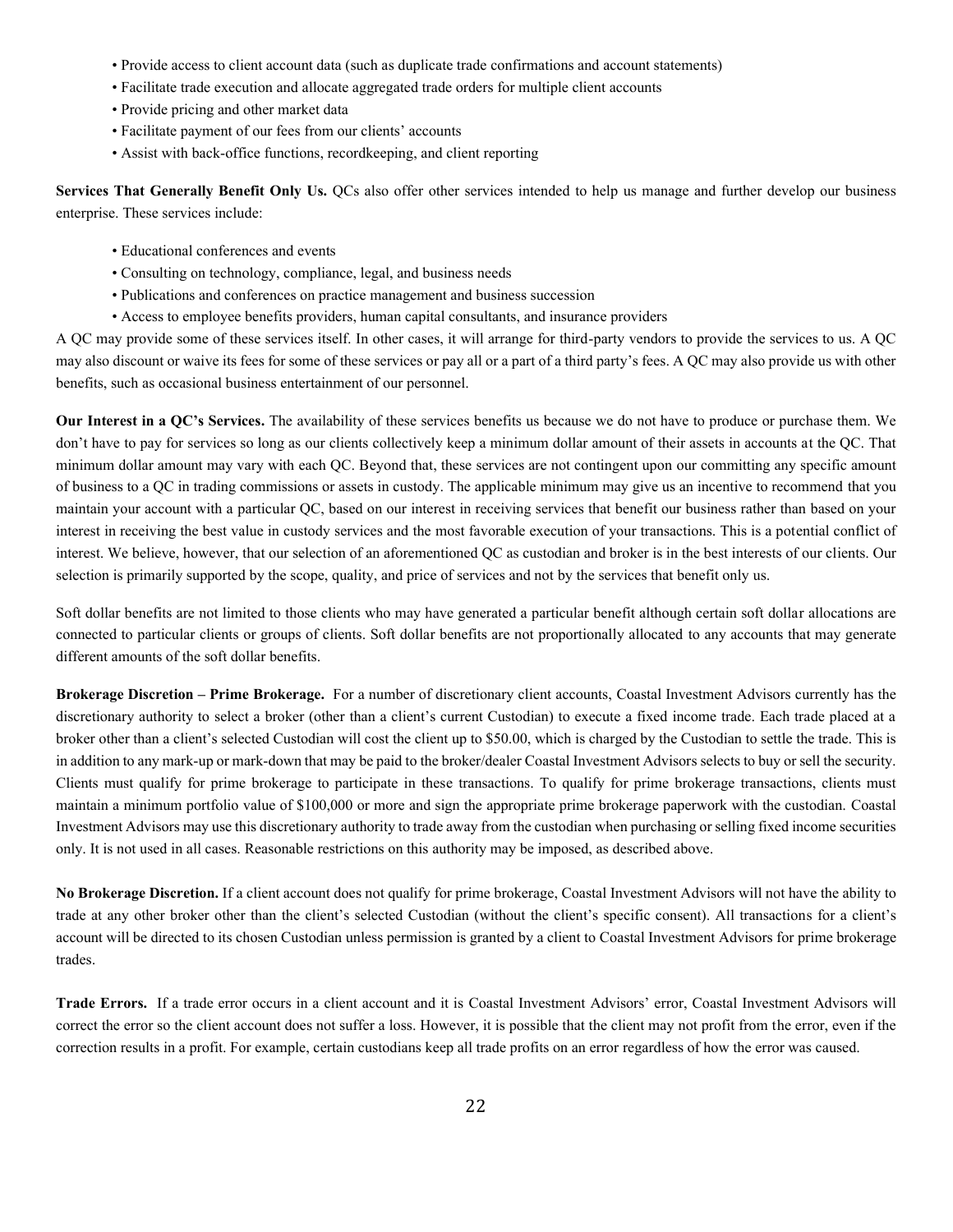**Block Trading (Mini Blocks) and Trade Allocations.** Coastal Investment Advisors may "aggregate" or "block" purchases or sales of the same security for multiple accounts. Each account participating in the block will receive the average price if multiple executions are required to complete the order. Coastal Investment Advisors may block multiple client accounts together that qualify for prime brokerage trading activity. Participating clients will receive the average execution price and their pro rata share of transaction costs. However, because of Coastal Investment Advisors' practice of managing portfolios on an individual basis, Coastal Investment Advisors does not frequently block transactions except for certain accounts managed in accordance with a model. Thus, Coastal Investment Advisors' ability to take advantage of volume discounts or other potential cost and execution advantages of block trades may be limited.

**Directed Brokerage.** In directing Coastal Investment Advisors to use a specific custodian and/or broker/dealer (other than those recommended by Coastal Investment Advisors) clients should understand that Coastal Investment Advisors will not have the authority to negotiate commissions among various Custodians or obtain volume discounts. This may also affect our ability to achieve best execution.

*For First Clearing accounts***:** By recommending certain programs, Coastal Investment Advisors is also recommending itself and its affiliated broker/dealer, Coastal Equities, Inc. Coastal Investment Advisors has an incentive to recommend programs that generate revenue for Coastal Investment Advisors and its affiliated broker/dealer over other programs to the extent that such arrangements generate higher total income for Coastal Investment Advisors and its affiliates. In addition, clients should understand that this brokerage arrangement may cause the client to forego any potential savings on execution costs that Coastal Investment Advisors otherwise might be able to negotiate with different broker/dealers, such as reduced execution costs that may result from utilizing alternative trading services. Clients or prospective clients may contact Barrett Schultz, Chief Compliance Officer, with questions.

# <span id="page-25-0"></span>*Item 13 – Review of Accounts*

Advisors review client accounts on an on-going basis, including review of the account custodian's monthly or quarterly statements. Each client is offered at least an annual account review by a Financial Advisor to review items such as account statements, performance reports, investment objectives, and other data related to the client's account(s). Additional reviews may be triggered by client request, or by material market, economic or political events, or by changes in clients' financial situations (such as retirement, termination of employment, physical move, or inheritance). If the account or portion of the account is placed with a third-party money manager, the sponsor or custodian of the assets may send clients written reports and statements concerning the account.

Reviews are based on objectives and parameters established by clients, which are generally memorialized through their individual advisory agreements, investment policy statements, or investment profile.

While Financial Advisors will typically evaluate the continued suitability of specific Money Managers (as applicable), managed account platforms, and wrap programs during account reviews, the administrators of such platforms and programs (which may be Coastal Investment Advisors, a Custodian, or another third-party) may also perform their own reviews of managers appearing on the platforms and programs. Any reviews will be disclosed in the separate Disclosure Documents maintained by the administrators to applicable platforms and programs.

*Item 14 – Client Referrals and Other Compensation*

<span id="page-25-1"></span>We receive an economic benefit from QCs in the form of the support products and services made available to us and other independent investment advisers whose clients maintain their accounts with the aforementioned QCs. These products and services, how they benefit us, and the related conflicts of interest are described above in Item 12. The availability to us of products and services is not based on our giving particular investment advice, such as buying particular securities for our clients.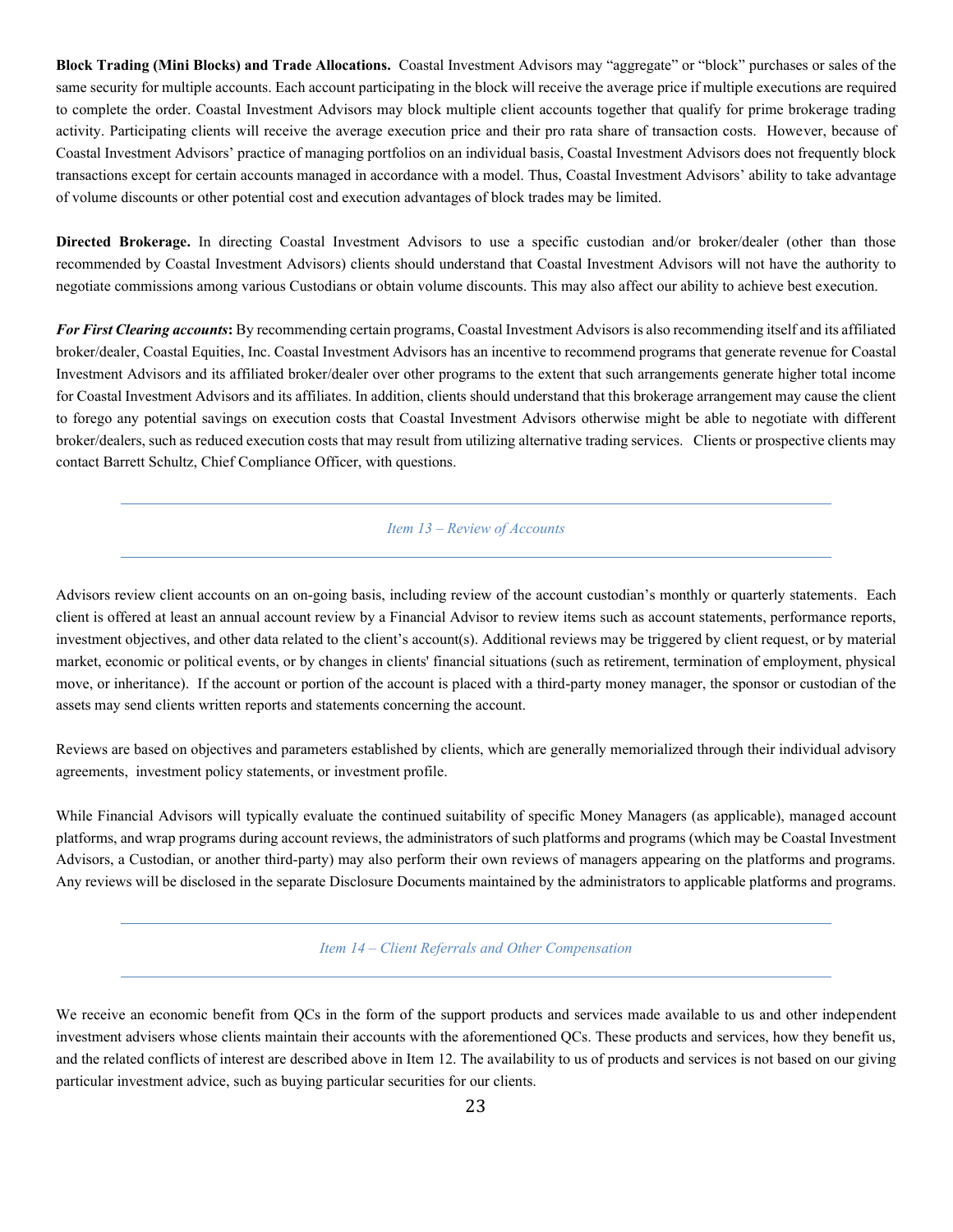#### ADDITIONAL COMPENSATION

**Solicitors.** Coastal Investment Advisors may directly compensate some individuals for client referrals and their on-going business, which creates a conflict of interest for those individuals. Compensation is paid and appropriate disclosures are made in compliance with the SEC Cash Solicitation Rule 206(4)-3. The compensation paid to such third-parties generally represents a percentage of management and/or incentive fees paid by the client to Coastal Investment Advisors. The compensation paid by Coastal Investment Advisors is for the solicitation services provided by the third-party solicitor and for referring the potential client to Coastal Investment Advisors. These solicitation services include making introductions and providing information and materials about the advisory services of Coastal Investment Advisors. In no event will such solicitation services include providing investment advisory services. The compensation paid by Coastal Investment Advisors for these solicitation services is paid completely by Coastal Investment Advisors from the management fees earned, which are not increased or passed through to the referred client in any way as a result of a third-party solicitor's involvement in the introduction. Coastal may likewise also be directly compensated for client referrals to other entities pursuant to the same conditions set forth above.

CIA, CIA employees, and Financial Advisors receive additional compensation from product sponsors. However, such compensation may not be tied to the sales of any products. Compensation includes such items as gifts valued at less than \$100 annually, an occasional dinner or ticket to a sporting event, or reimbursement in connection with educational meetings with Financial Advisor, client workshops or events, marketing events or advertising initiatives, including services for identifying prospective clients. Product sponsors also pay for, or reimburse CIA for the costs associated with education or training events that are attended by CIA employees and Financial Advisors, and for CIAsponsored or its affiliate CEI-sponsored conferences and events.

<span id="page-26-0"></span>The Financial Advisor recommending a third-party money management program to the client receives compensation as a result of the client's participation in the program. This compensation includes a portion of the advisory fee, and may or may not be shown as a separate fee on your account statements. The amount of this compensation may be more or less than what the Financial Advisor would receive if the client participated in programs of other investment advisors or paid separately for investment advice, brokerage, and other client services. Therefore, in such case, the Financial Advisor has a financial incentive to recommend one third-party money management program over other programs and services.

*Item 15 – Custody*

Under government regulations, we are deemed to have custody of your assets if, for example, you authorize us to instruct a QC to deduct our advisory fees directly from your account or if you grant us authority to move your money to another person's account. The QC maintains actual custody of your assets. You will receive account statements directly from the QC at least quarterly. They will be sent to the email or postal mailing address you provided to them. You should carefully review those statements promptly when you receive them.

Some of our Financial Advisors, Wells Fargo, or a third-party money manager may provide their clients with periodic statements reflecting information about their accounts. Clients should compare these statements with the statements they receive from the qualified custodian who holds their account assets. Clients should notify Barrett Schultz, Chief Compliance Officer, of any discrepancy.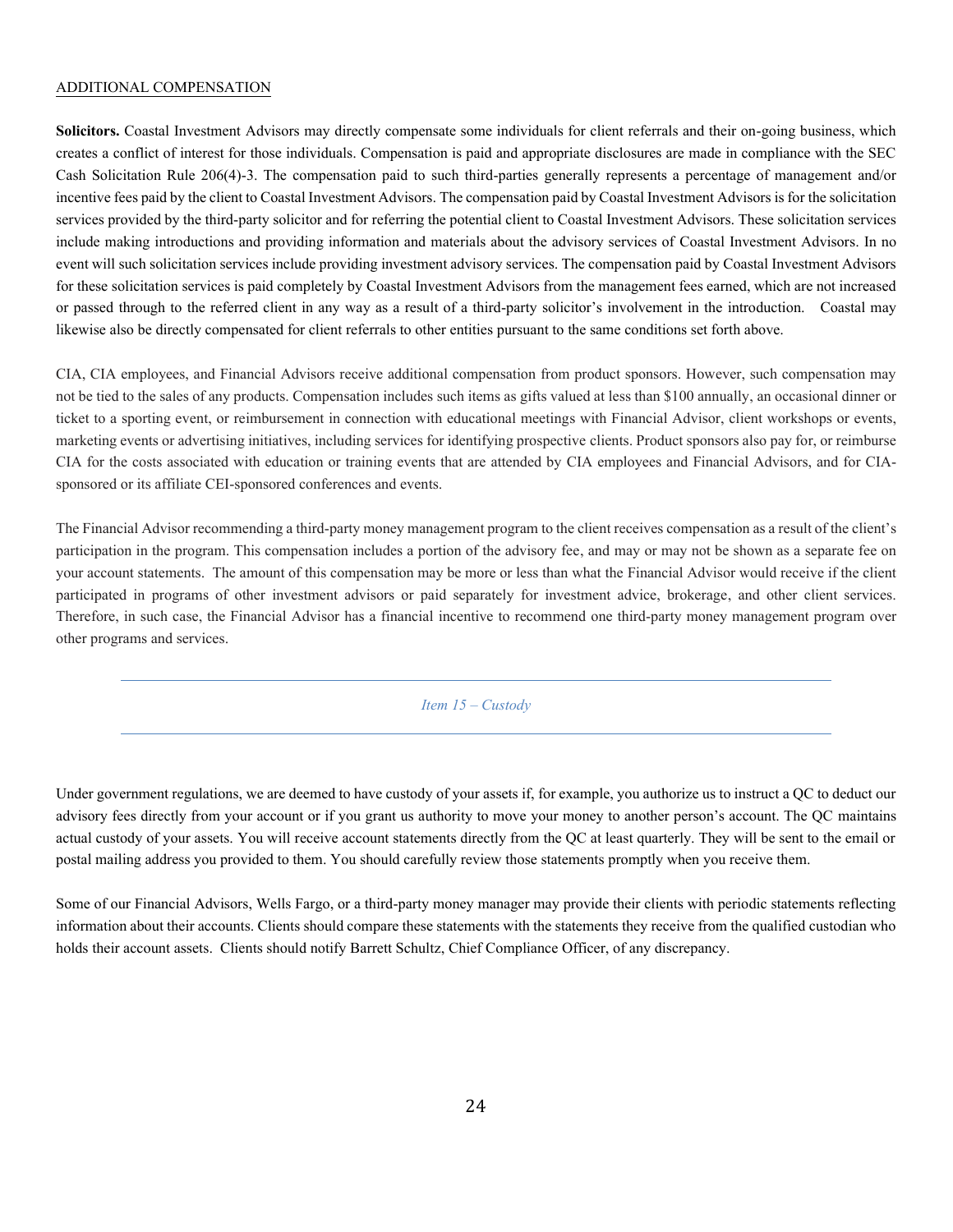#### *Item 16 – Investment Discretion*

#### <span id="page-27-0"></span>**Discretionary**

When CIA manages a discretionary account, we require written authority to determine which securities and the amounts of securities that are bought or sold. This authority is limited by your stated investment objectives, guidelines and restrictions, and by our fiduciary obligation to act in your best interests. We monitor advisory accounts periodically for consistency with these limitations. Depending on the Wells Fargo or other sub-advisor program for which you contracted, CIA Financial Advisors, in certain cases, have discretionary authority to select and remove third-party investment advisors, sub-advisors, and/or money managers. Any limitations on this discretionary authority must be included in your advisory agreement. You may change/amend these limitations in writing. In addition, the CIA Financial Advisor may be charged ticket charges when implementing transactions by the broker-dealer (and in most cases its affiliated broker-dealer CEI), the cost of which may be passed on to you at their discretion for certain account types other than ERISA and IRA accounts. Overage charges in PIM are billed at CIA's cost to eliminate any conflict from Discretionary PIM recommendations.

#### **Non-Discretionary**

If you decide to grant trading authorization on a non-discretionary basis, we are required to contact you before implementing changes in your account. Therefore, you will be contacted and required to accept or reject our investment recommendations including:

- The security being recommended
- The number of shares or units
- Whether to buy or sell

<span id="page-27-1"></span>Once the above factors are agreed upon, we will be responsible for making decisions regarding the timing of buying or selling an investment and the price at which the investment is bought or sold. If your accounts are managed on a non-discretionary basis and you are unable to be reached or are slow to respond to our request, such delay can have an adverse impact on the timing of trade implementations and we may not achieve the same execution price.

# *Item 17 – Voting Client Securities*

Generally, CIA does not have any authority to and does not vote proxies on behalf of advisory clients. Clients retain the responsibility for receiving and voting proxies for any and all securities maintained in client portfolios. Certain accounts may permit you to direct proxy ballots to a designated third-party (such as your attorney) or other outside vendor. Accounts managed by an outside sub-advisor not affiliated with CIA may grant that sub-advisor the right to vote proxies by their written agreement. Otherwise, you will receive proxies directly from the account custodian or investment transfer agent. In those cases we do not vote your proxies, but feel free to contact your Financial Advisor if you have a question about a particular proxy.

Some CIA Financial Advisors may, upon client request, recommend and refer the customer's account to a third-party proxy voting firm. Such services are delegated to a third-party vendor, Broadridge Financial Services, Inc., in New York, NY. Coastal enrolls all accounts for which proxy voting authority is granted into Broadridge's Shareholder Value Template ("SV Template.") The SV Template is a data-driven template created by Broadridge using the publicly disclosed vote records of top fund families, selected by Assets Under Management, and whose goal is to maximize shareholder value. A booklet fully describing the proxy voting policy rules is available upon request to your Financial Advisor. Once an account is enrolled in the SV Template, the client may not direct any particular proxy votes for shares held in that account.

Likewise, CIA does not advise or act for you in any legal proceedings, including class actions or bankruptcies, involving securities purchased for or held in your account. Such services are delegated to a third-party vendor, Broadridge Financial Services, Inc., in New York, NY. You